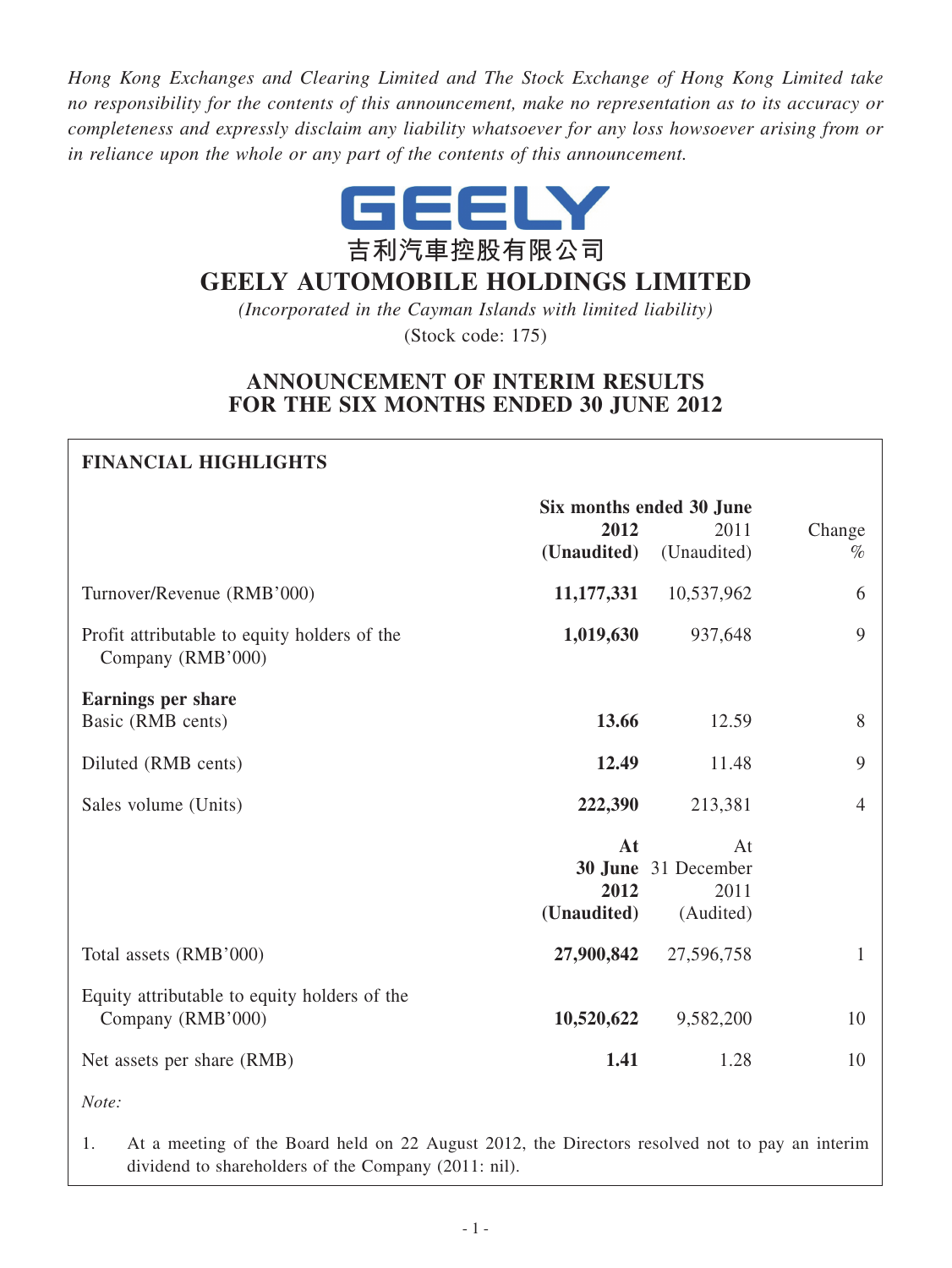#### **INTERIM RESULTS**

The Board of Directors (the "Board") of Geely Automobile Holdings Limited (the "Company") is pleased to announce the unaudited interim results of the Company and its subsidiaries (the "Group") for the six months ended 30 June 2012. These interim results have been reviewed by the Company's Audit Committee, comprising solely the independent non-executive directors, one of whom chairs the committee, and the Company's auditors, Grant Thornton Hong Kong Limited.

## **CONDENSED CONSOLIDATED INCOME STATEMENT**

*FOR THE SIX MONTHS ENDED 30 JUNE 2012*

|                                   |                | Six months ended 30 June |                |
|-----------------------------------|----------------|--------------------------|----------------|
|                                   |                | 2012                     | 2011           |
|                                   | <b>Note</b>    | <b>RMB'000</b>           | <b>RMB'000</b> |
|                                   |                | (Unaudited)              | (Unaudited)    |
| <b>Turnover/Revenue</b>           |                | 11,177,331               | 10,537,962     |
| Cost of sales                     |                | (9, 237, 171)            | (8,703,617)    |
| Gross profit                      |                | 1,940,160                | 1,834,345      |
| Other income                      | $\overline{4}$ | 747,140                  | 628,471        |
| Distribution and selling expenses |                | (659, 423)               | (591, 662)     |
| Administrative expenses,          |                |                          |                |
| excluding share-based payments    |                | (577, 939)               | (453, 855)     |
| Share-based payments              |                | (63, 660)                | (78, 302)      |
| Finance costs                     | 5              | (124, 098)               | (100, 841)     |
| Share of results of associates    | 11             | (1, 427)                 | (1,233)        |
| <b>Profit before taxation</b>     |                | 1,260,753                | 1,236,923      |
| Taxation                          | 6              | (233,908)                | (206, 029)     |
| Profit for the period             | 5              | 1,026,845                | 1,030,894      |
| <b>Attributable to:</b>           |                |                          |                |
| Equity holders of the Company     |                | 1,019,630                | 937,648        |
| Non-controlling interests         |                | 7,215                    | 93,246         |
|                                   |                |                          |                |
|                                   |                | 1,026,845                | 1,030,894      |
| <b>Earnings per share</b>         |                |                          |                |
| <b>Basic</b>                      | 8              | RMB13.66 cents           | RMB12.59 cents |
|                                   |                |                          |                |
| Diluted                           | 8              | RMB12.49 cents           | RMB11.48 cents |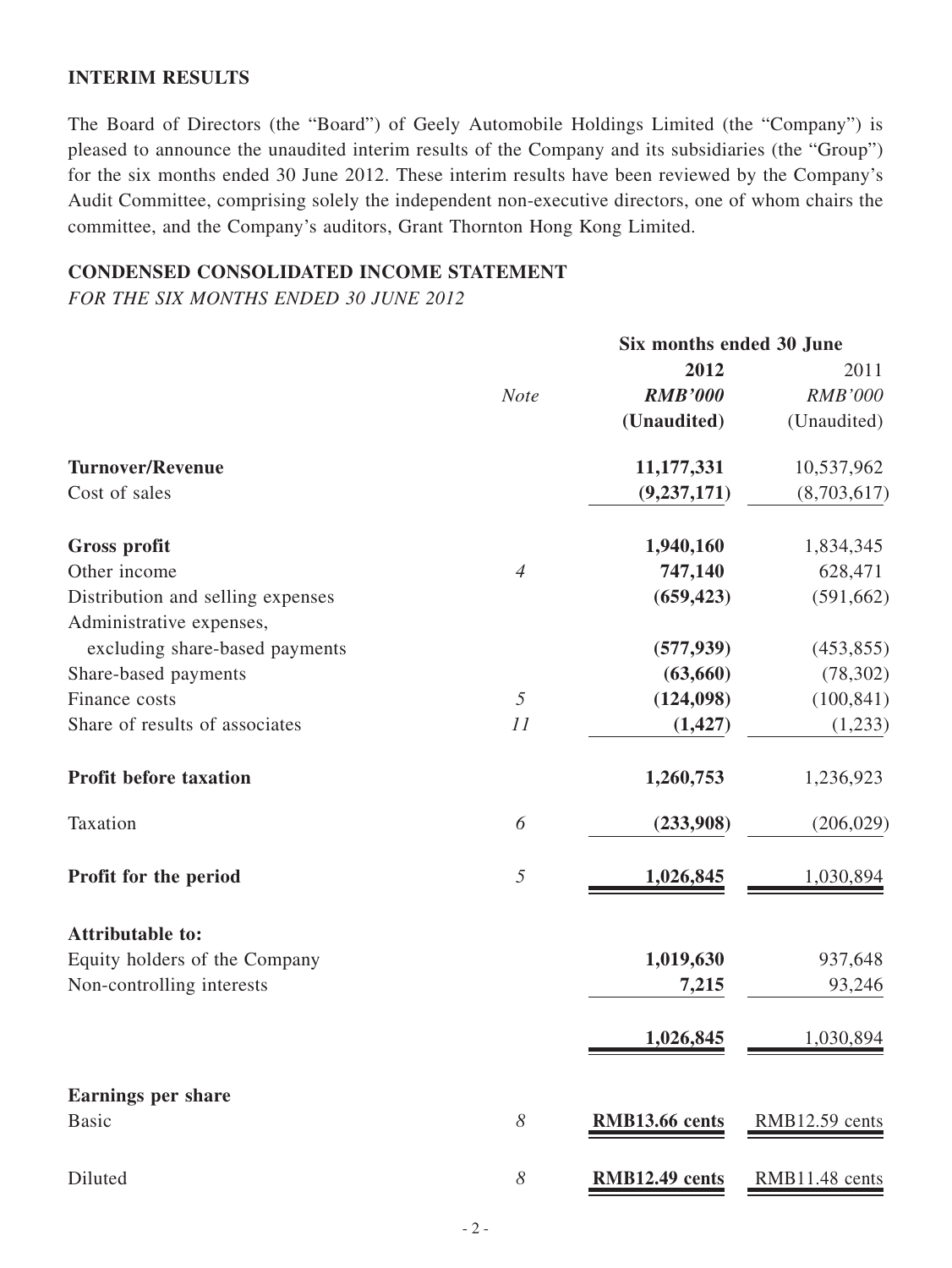# **CONDENSED CONSOLIDATED STATEMENT OF COMPREHENSIVE INCOME**

*FOR THE SIX MONTHS ENDED 30 JUNE 2012*

|                                                | Six months ended 30 June |                |  |
|------------------------------------------------|--------------------------|----------------|--|
|                                                | 2012                     | 2011           |  |
|                                                | <b>RMB'000</b>           | <b>RMB'000</b> |  |
|                                                | (Unaudited)              | (Unaudited)    |  |
| Profit for the period                          | 1,026,845                | 1,030,894      |  |
| Other comprehensive income:                    |                          |                |  |
| Exchange differences on translation of foreign |                          |                |  |
| operations recognised                          | (11,396)                 | 11,909         |  |
| Gain arising on revaluation of                 |                          |                |  |
| available-for-sale financial assets            | 58                       |                |  |
| Total comprehensive income for the period      | 1,015,507                | 1,042,803      |  |
| <b>Attributable to:</b>                        |                          |                |  |
| Equity holders of the Company                  | 1,008,292                | 949,557        |  |
| Non-controlling interests                      | 7,215                    | 93,246         |  |
|                                                | 1,015,507                | 1,042,803      |  |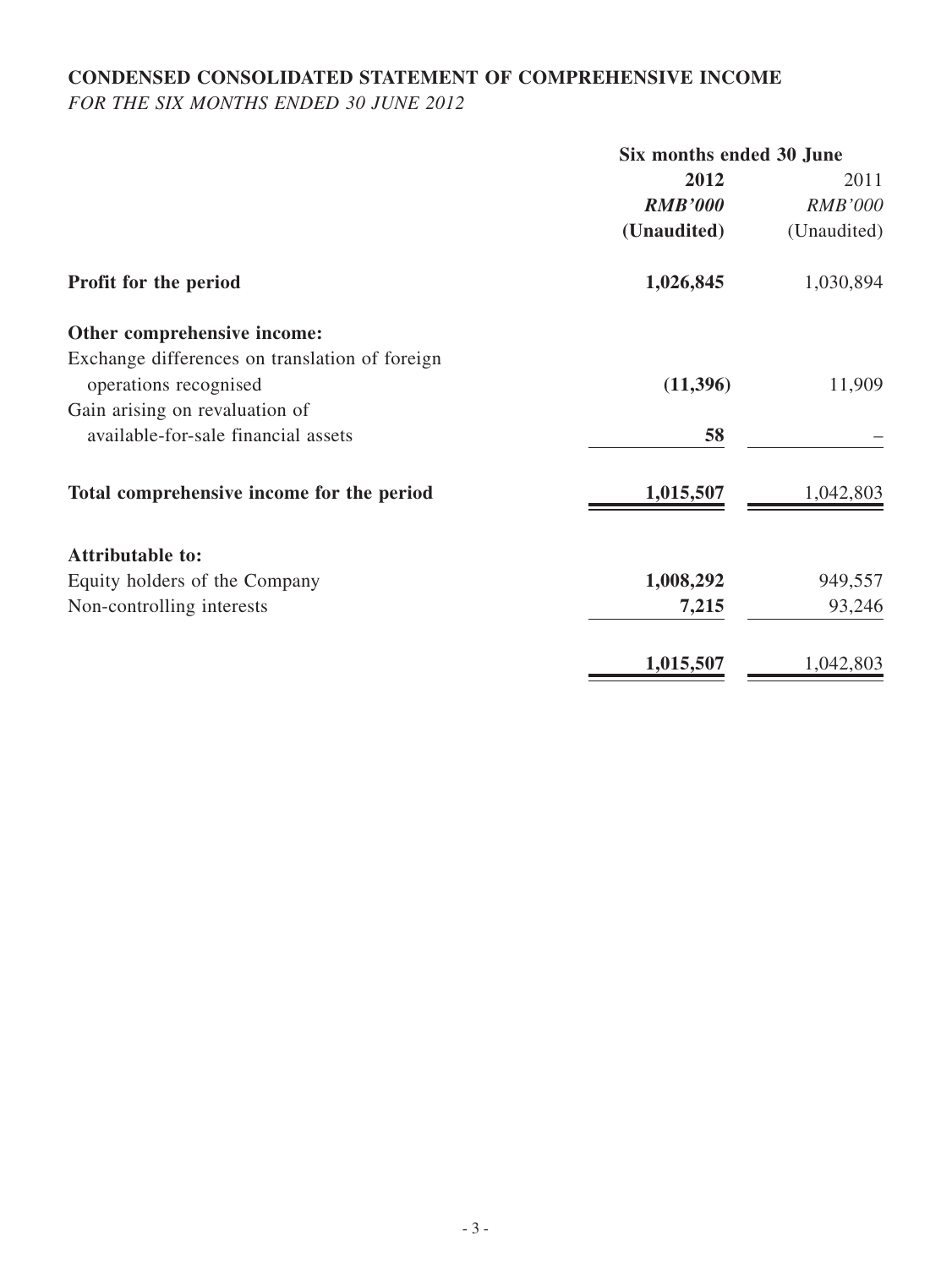## **CONDENSED CONSOLIDATED STATEMENT OF FINANCIAL POSITION**

*AS AT 30 JUNE 2012*

|                                                       | <b>Note</b> | At<br><b>RMB'000</b><br>(Unaudited) | At<br><b>30 June 2012</b> 31 December 2011<br><b>RMB'000</b><br>(Audited) |
|-------------------------------------------------------|-------------|-------------------------------------|---------------------------------------------------------------------------|
| <b>Non-current assets</b>                             |             |                                     |                                                                           |
| Property, plant and equipment<br>Intangible assets    | 9<br>10     | 6,904,556<br>2,466,771              | 6,795,825<br>2,221,745                                                    |
| Goodwill                                              |             | 6,222                               | 6,222                                                                     |
| Interests in associates                               | 11          | 130,121                             | 83,719                                                                    |
| Available-for-sale financial assets                   |             | 4,605                               | 3,636                                                                     |
| Prepaid land lease payments<br>Deferred tax assets    |             | 1,485,271<br>42,339                 | 1,479,575                                                                 |
|                                                       |             | 11,039,885                          | 10,590,722                                                                |
| <b>Current assets</b><br>Prepaid land lease payments  |             | 37,657                              | 37,582                                                                    |
| Inventories                                           | 12          | 1,806,427                           | 1,357,506                                                                 |
| Trade and other receivables                           | 13          | 11,488,971                          | 12,214,691                                                                |
| Financial assets at fair value through profit or loss |             | 12,703                              | 12,225                                                                    |
| Tax recoverable                                       |             | 1,007                               | 109                                                                       |
| Pledged bank deposits<br>Bank balances and cash       |             | 333,648<br>3,180,544                | 353,532<br>3,030,391                                                      |
|                                                       |             | 16,860,957                          | 17,006,036                                                                |
| <b>Current liabilities</b>                            | 15          | 11,914,378                          | 12,114,356                                                                |
| Trade and other payables<br>Taxation                  |             | 132,788                             | 338,768                                                                   |
| <b>Borrowings</b>                                     | 16          | 2,519,504                           | 2,531,639                                                                 |
|                                                       |             | 14,566,670                          | 14,984,763                                                                |
| Net current assets                                    |             | 2,294,287                           | 2,021,273                                                                 |
| <b>Total assets less current liabilities</b>          |             | 13,334,172                          | 12,611,995                                                                |
| <b>CAPITAL AND RESERVES</b>                           |             |                                     |                                                                           |
| Share capital<br>Reserves                             | 17          | 139,866<br>10,380,756               | 139,573<br>9,442,627                                                      |
| Equity attributable to equity holders of the Company  |             | 10,520,622                          | 9,582,200                                                                 |
| Non-controlling interests                             |             | 337,345                             | 567,915                                                                   |
| <b>Total equity</b>                                   |             | 10,857,967                          | 10,150,115                                                                |
| <b>Non-current liabilities</b>                        |             |                                     |                                                                           |
| Convertible bonds                                     | 14          | 1,549,883                           | 1,526,760                                                                 |
| Borrowings<br>Deferred tax liabilities                | 16          | 823,000<br>103,322                  | 842,926<br>92,194                                                         |
|                                                       |             | 2,476,205                           | 2,461,880                                                                 |
|                                                       |             | 13,334,172                          | 12,611,995                                                                |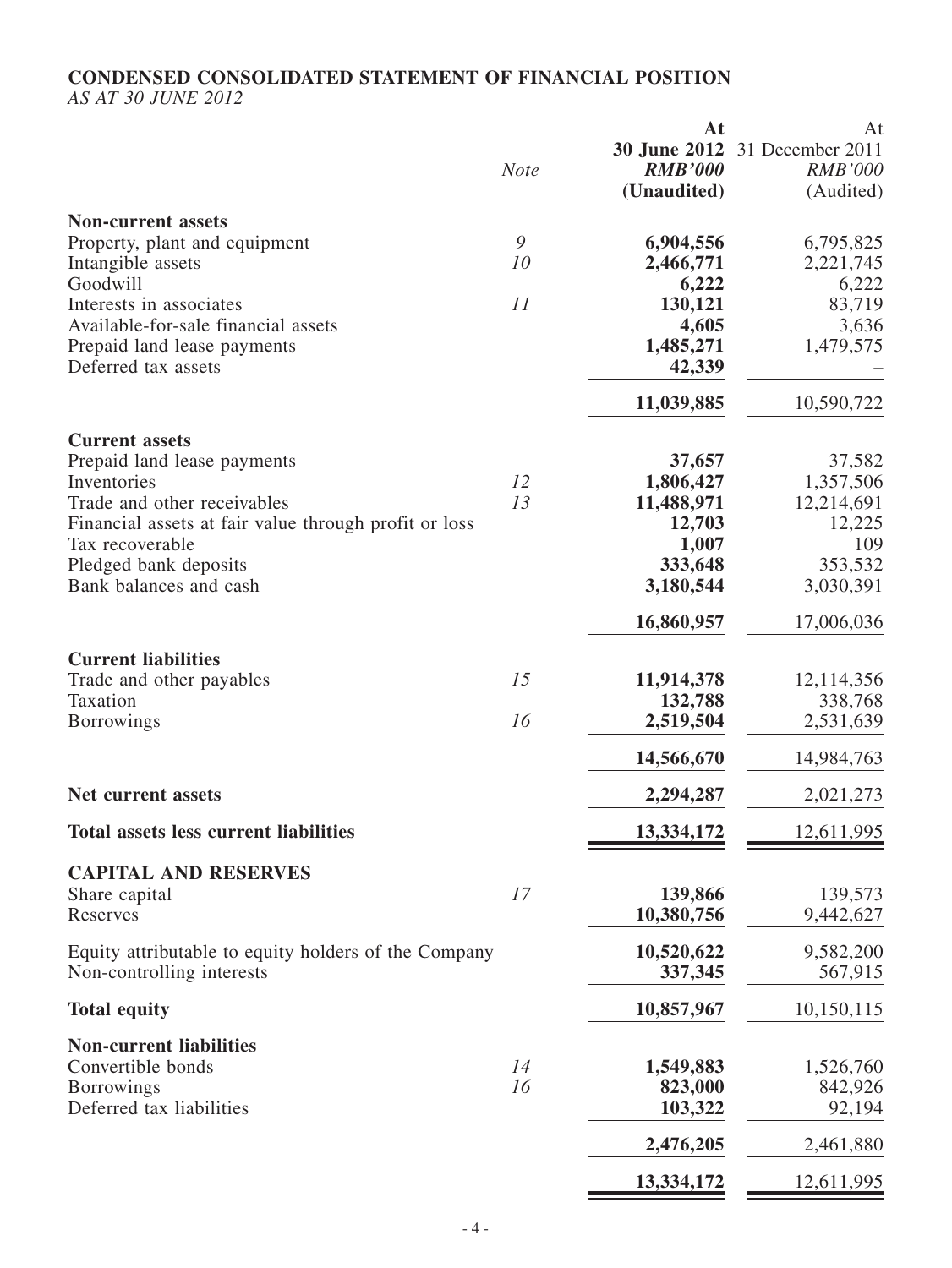## **CONDENSED CONSOLIDATED STATEMENT OF CASH FLOWs**

*FOR THE SIX MONTHS ENDED 30 JUNE 2012*

|                                                                                                                                                                                                             |             | Six months ended 30 June                        |                                              |  |
|-------------------------------------------------------------------------------------------------------------------------------------------------------------------------------------------------------------|-------------|-------------------------------------------------|----------------------------------------------|--|
|                                                                                                                                                                                                             | <b>Note</b> | 2012<br><b>RMB'000</b><br>(Unaudited)           | 2011<br><b>RMB'000</b><br>(Unaudited)        |  |
| <b>Cash flows from operating activities</b><br>Profit before taxation<br>Adjustments for non-cash items                                                                                                     |             | 1,260,753<br>545,809                            | 1,236,923<br>504,879                         |  |
| Operating profit before working capital changes<br>Net changes in working capital                                                                                                                           |             | 1,806,562<br>25,813                             | 1,741,802<br>(197, 392)                      |  |
| Cash from operations<br>Income taxes paid                                                                                                                                                                   |             | 1,832,375<br>(472, 097)                         | 1,544,410<br>(209, 856)                      |  |
| Net cash from operating activities                                                                                                                                                                          |             | 1,360,278                                       | 1,334,554                                    |  |
| <b>Cash flows from investing activities</b><br>Purchase of property, plant and equipment<br>Addition of intangible assets<br>Addition of prepaid land lease payments<br>Proceeds from disposal of property, |             | (583, 669)<br>(338, 167)<br>(46, 385)           | (604, 466)<br>(337, 971)<br>(5,022)          |  |
| plant and equipment<br>Proceeds from disposal of intangible assets<br>Proceeds from disposal of prepaid land                                                                                                |             | 56,250<br>1,764                                 | 20,463<br>6,127                              |  |
| lease payments<br>Change in pledged bank deposits<br>Acquisition of additional interests in subsidiaries<br>Acquisition of assets and liabilities through                                                   | 19          | 3,442<br>19,884<br>(215, 386)                   | 6,174<br>(65,606)                            |  |
| acquisition of subsidiaries<br>Investments in associates<br>Investments in available-for-sale financial assets<br>Proceeds from disposal of available-for-sale<br>financial assets                          | 20          | (47, 829)<br>(931)                              | (398, 023)<br>(41, 613)<br>100,195           |  |
| Interest received                                                                                                                                                                                           |             | 20,630                                          | 20,775                                       |  |
| Net cash used in investing activities                                                                                                                                                                       |             | (1,130,397)                                     | (1,298,967)                                  |  |
| <b>Cash flows from financing activities</b><br>Dividend paid<br>Proceeds from issuance of shares upon                                                                                                       |             |                                                 | (170, 416)                                   |  |
| exercise of the share options<br>Proceeds from borrowings<br>Repayment of borrowings<br>Other financing activities                                                                                          |             | 13,600<br>1,477,000<br>(1,491,936)<br>(76, 004) | 10,357<br>561,045<br>(336, 186)<br>(54, 524) |  |
| Net cash (used in)/from financing activities                                                                                                                                                                |             | (77, 340)                                       | 10,276                                       |  |
| Net increase in cash and cash equivalents                                                                                                                                                                   |             | 152,541                                         | 45,863                                       |  |
| Cash and cash equivalents at beginning of period                                                                                                                                                            |             | 3,030,391                                       | 4,393,075                                    |  |
| Effect of foreign exchange rate changes                                                                                                                                                                     |             | (2,388)                                         | 3,670                                        |  |
| Cash and cash equivalents at end of period,<br>represented by                                                                                                                                               |             |                                                 |                                              |  |
| Bank balances and cash                                                                                                                                                                                      |             | 3,180,544                                       | 4,442,608                                    |  |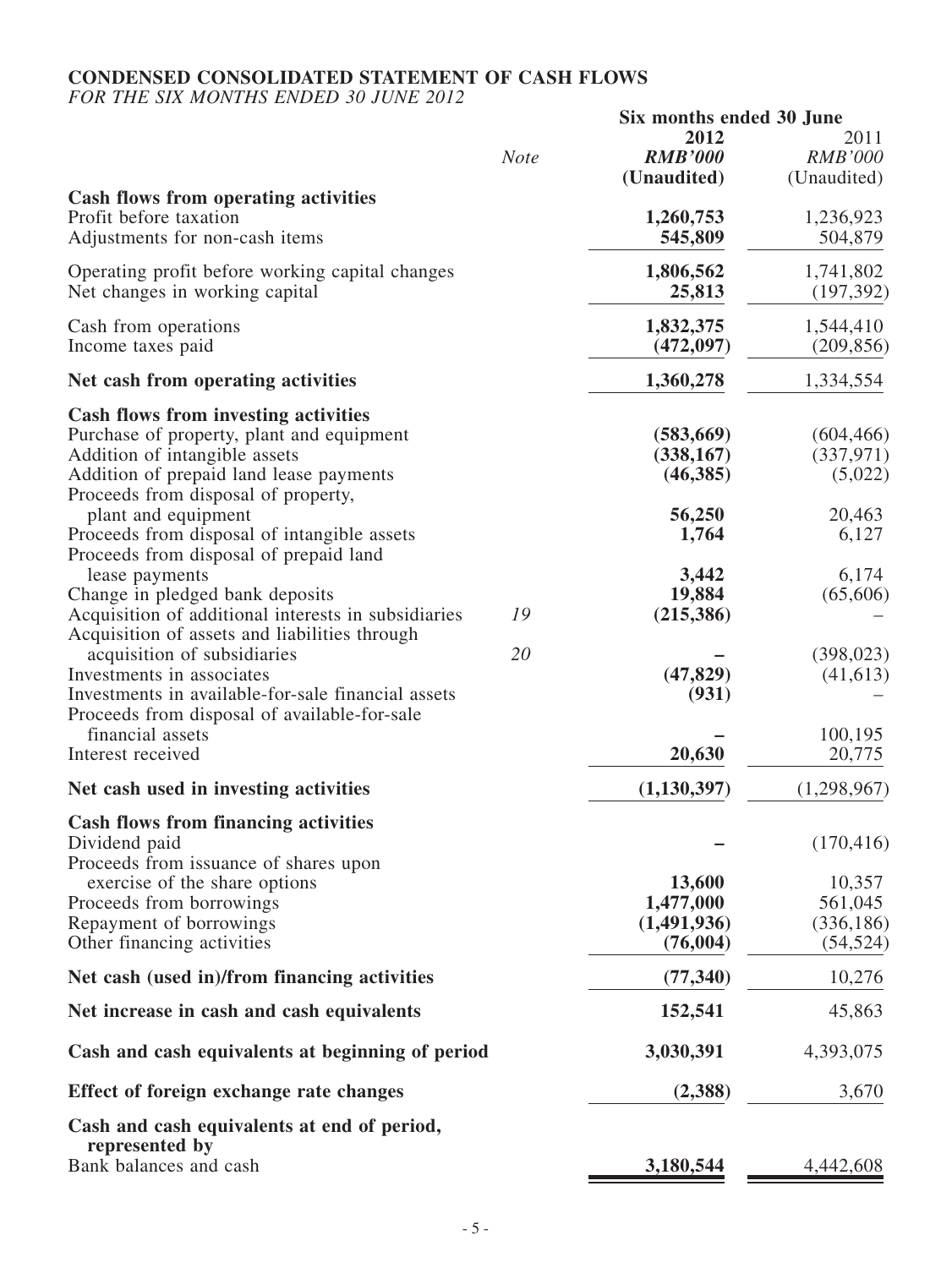## **NOTES TO THE CONDENSED CONSOLIDATED FINANCIAL STATEMENTS** *FOR THE SIX MONTHS ENDED 30 JUNE 2012*

#### **1. BASIS OF PREPARATION**

The unaudited condensed consolidated interim financial report (the "Interim Financial Report") has been prepared in accordance with the applicable disclosure provisions of the Rules Governing the Listing of Securities on the Stock Exchange of Hong Kong Limited, including compliance with Hong Kong Accounting Standard ("HKAS") 34 "Interim Financial Reporting" issued by the Hong Kong Institute of Certified Public Accountants ("HKICPA").

The Interim Financial Report is presented in thousands of Renminbi ("RMB'000"), unless otherwise stated.

The accounting policies and methods of computation used in the preparation of the Interim Financial Report are consistent with those used in the annual financial statements for the year ended 31 December 2011 except for the adoption of the new or amended Hong Kong Financial Reporting Standards ("HKFRSs") as disclosed in note 2 to this Interim Financial Report.

The Interim Financial Report does not include all the information and disclosures required in the annual financial statements, and should be read in conjunction with the Group's annual financial statements for the year ended 31 December 2011.

#### **2. ADOPTION OF NEW OR AMENDED HKFRSs**

In the current period, the Group has applied for the first time the new and revised standards, amendments and interpretations (the "new HKFRSs") issued by the HKICPA, which are relevant to and effective for the Group's financial statements for the annual period beginning on 1 January 2012.

The adoption of the new HKFRSs had no material impact on how the results and financial position for the current and prior periods have been prepared and presented.

#### **3. SEGMENT INFORMATION**

The Group has presented the following two reportable segments. No operating segments have been aggregated to form the following reportable segments.

Automobiles and related parts and components: Manufacture and sale of automobiles, automobile parts and related automobile components (excluding gearboxes).

Gearboxes: Manufacture and sale of gearboxes.

The accounting policies of the reportable segment are the same as the Group's accounting policies described in the Group's annual financial statements for the year ended 31 December 2011 and in note 2 above. Segment profit represents the profit earned by each segment without allocation of corporate income and expenses, directors' emoluments, share of results of associates, interest income, interest expenses and taxation. Segment assets include all tangible, intangible assets and current assets with the exception of interests in associates, deferred tax assets and other corporate assets. This is the measure reported to the Group's chief operating decision maker for the purposes of resource allocation and assessment of segment performance. Inter-segment sales are priced with reference to prices charged to external parties for similar orders. Information regarding the Group's reportable segments is set out below.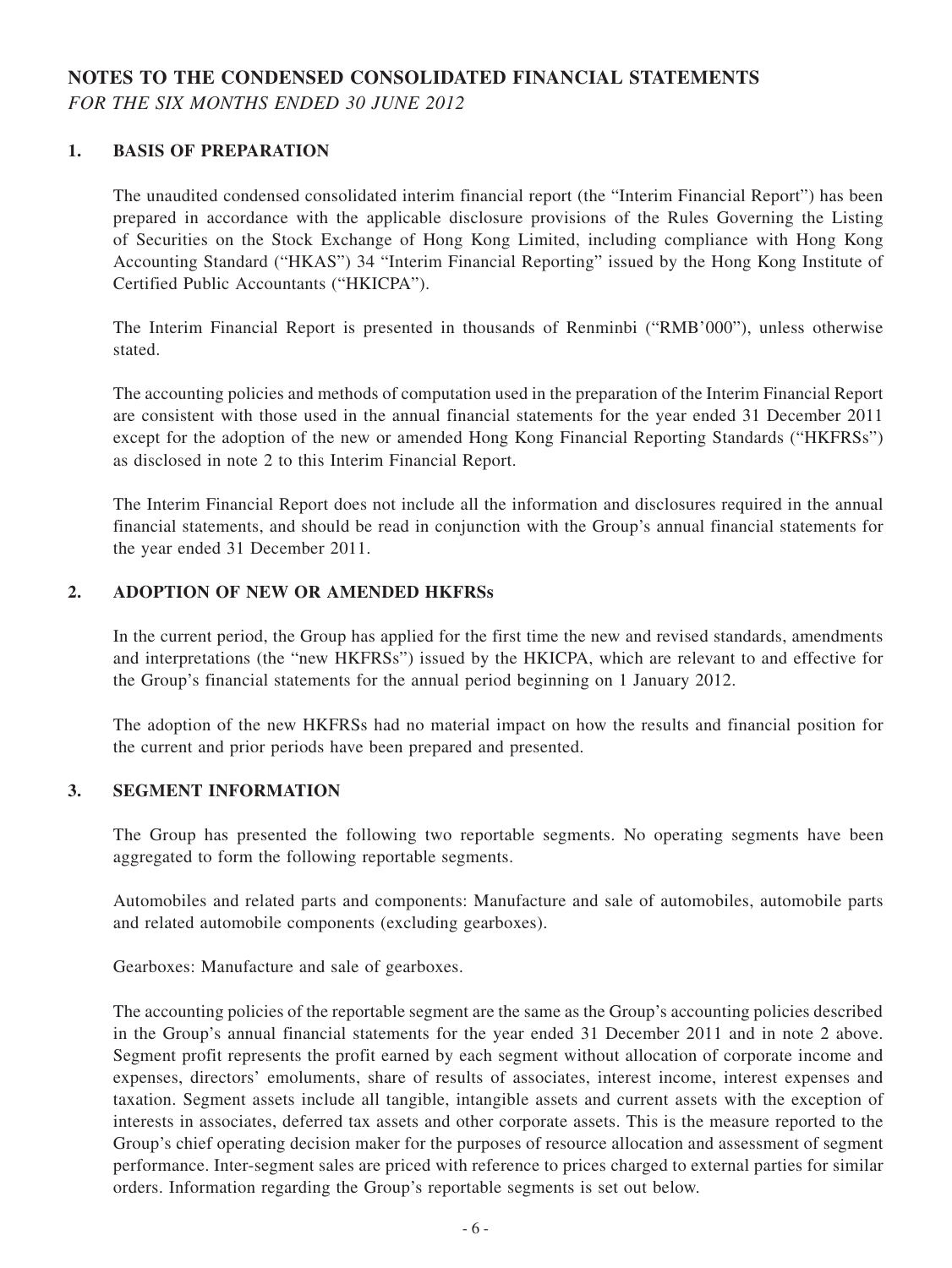## **CONDENSED CONSOLIDATED INCOME STATEMENT**

*For the six months ended 30 June 2012 (Unaudited)*

|                                          | <b>Automobiles</b><br>and related<br>parts and<br>components<br><b>RMB'000</b> | <b>Gearboxes</b><br><b>RMB'000</b> | <b>Unallocated</b><br><b>RMB'000</b> | <b>Eliminations</b><br><b>RMB'000</b> | <b>Total</b><br><b>RMB'000</b> |
|------------------------------------------|--------------------------------------------------------------------------------|------------------------------------|--------------------------------------|---------------------------------------|--------------------------------|
| Sales to external customers              | 10,837,552                                                                     | 339,779                            |                                      |                                       | 11,177,331                     |
| Inter-segment                            | 54,966                                                                         | 246,713                            |                                      | (301, 679)                            |                                |
| <b>Total segment revenue</b>             | 10,892,518                                                                     | 586,492                            |                                      | (301, 679)                            | 11,177,331                     |
| <b>Segment results</b>                   | 1,432,484                                                                      | (3,501)                            |                                      |                                       | 1,428,983                      |
| Interest income                          | 20,225                                                                         | 270                                | 135                                  |                                       | 20,630                         |
| Finance costs                            | (72, 367)                                                                      | (141)                              | (51, 590)                            |                                       | (124, 098)                     |
| Corporate and other unallocated expenses |                                                                                |                                    | (77, 774)                            |                                       | (77, 774)                      |
| Other unallocated income                 |                                                                                |                                    | 14,439                               |                                       | 14,439                         |
| Share of results of associates           | (1, 427)                                                                       |                                    |                                      |                                       | (1, 427)                       |
| Profit before taxation                   |                                                                                |                                    |                                      |                                       | 1,260,753                      |
| Taxation                                 |                                                                                |                                    |                                      |                                       | (233,908)                      |
| Profit for the period                    |                                                                                |                                    |                                      |                                       | 1,026,845                      |

# **CONDENSED CONSOLIDATED STATEMENT OF FINANCIAL POSITION**

*At 30 June 2012 (Unaudited)*

|                         | <b>Automobiles</b> |                  |                    |                     |                |
|-------------------------|--------------------|------------------|--------------------|---------------------|----------------|
|                         | and related        |                  |                    |                     |                |
|                         | parts and          |                  |                    |                     |                |
|                         | components         | <b>Gearboxes</b> | <b>Unallocated</b> | <b>Eliminations</b> | <b>Total</b>   |
|                         | <b>RMB'000</b>     | <b>RMB'000</b>   | <b>RMB'000</b>     | <b>RMB'000</b>      | <b>RMB'000</b> |
| <b>Assets</b>           |                    |                  |                    |                     |                |
| Segment assets          | 25,714,447         | 1,574,415        | 280,524            | 158,996             | 27,728,382     |
| Interests in associates | 130,121            |                  |                    |                     | 130,121        |
| Deferred tax assets     | 42,339             |                  |                    |                     | 42,339         |
| <b>Total</b>            | 25,886,907         | 1,574,415        | 280,524            | 158,996             | 27,900,842     |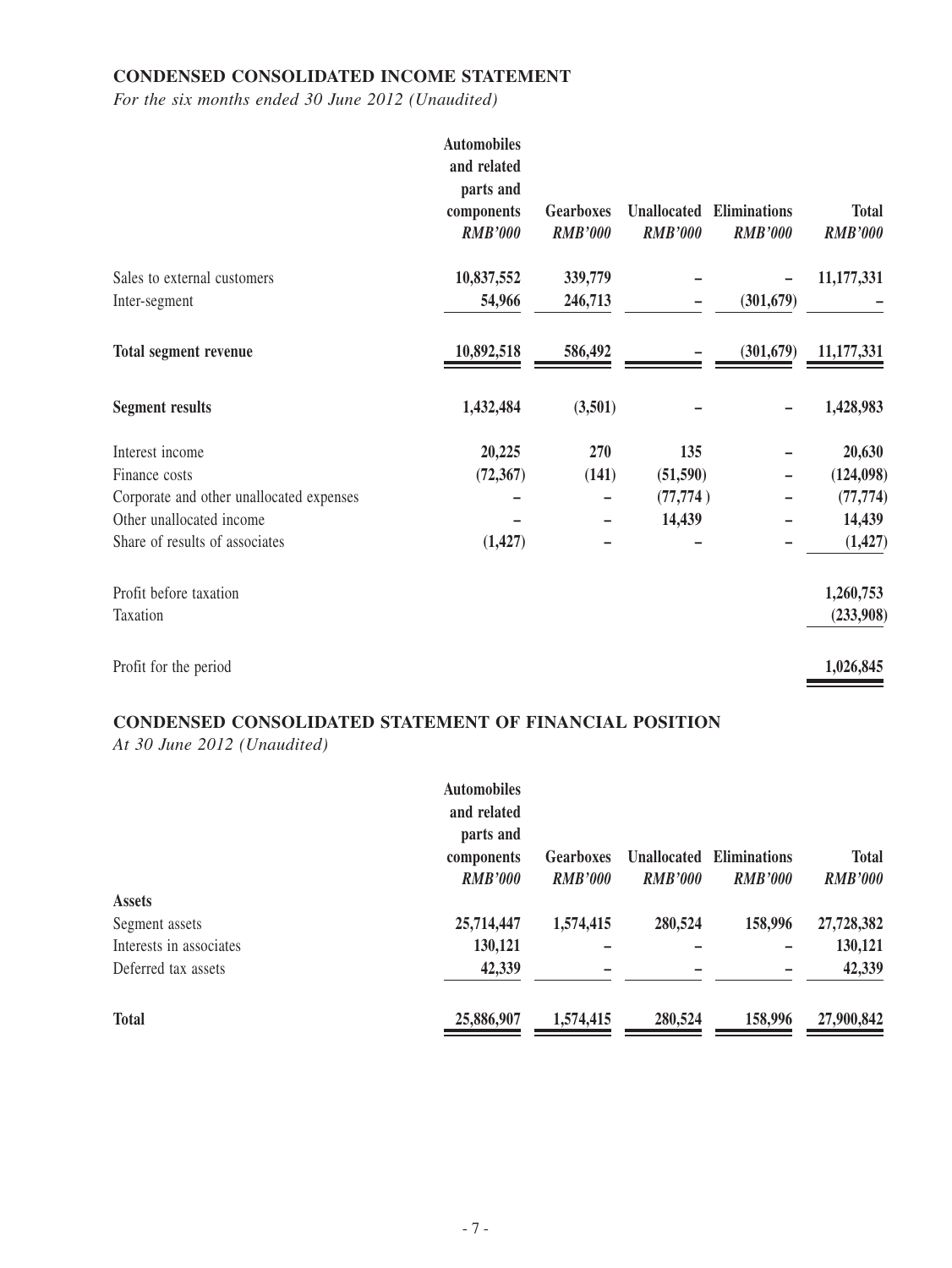## **CONDENSED CONSOLIDATED INCOME STATEMENT**

*For the six months ended 30 June 2011 (Unaudited)*

|                                          | Automobiles<br>and related<br>parts and |           |             |              |            |
|------------------------------------------|-----------------------------------------|-----------|-------------|--------------|------------|
|                                          | components                              | Gearboxes | Unallocated | Eliminations | Total      |
|                                          | RMB'000                                 | RMB'000   | RMB'000     | RMB'000      | RMB'000    |
| Sales to external customers              | 10,122,494                              | 415,468   |             |              | 10,537,962 |
| Inter-segment                            | 6,874                                   | 178,116   |             | (184,990)    |            |
| Total segment revenue                    | 10,129,368                              | 593,584   |             | (184,990)    | 10,537,962 |
| Segment results                          | 1,395,889                               | 11,543    |             |              | 1,407,432  |
| Interest income                          | 18,925                                  | 1,670     | 180         |              | 20,775     |
| Finance costs                            | (54,302)                                |           | (46, 539)   |              | (100, 841) |
| Corporate and other unallocated expenses |                                         |           | (89,210)    |              | (89, 210)  |
| Share of results of associates           | (1,233)                                 |           |             |              | (1,233)    |
| Profit before taxation                   |                                         |           |             |              | 1,236,923  |
| Taxation                                 |                                         |           |             |              | (206, 029) |
| Profit for the period                    |                                         |           |             |              | 1,030,894  |

#### **CONDENSED CONSOLIDATED STATEMENT OF FINANCIAL POSITION**

*At 31 December 2011 (Audited)*

|                         | Automobiles    |                |                |                |                |
|-------------------------|----------------|----------------|----------------|----------------|----------------|
|                         | and related    |                |                |                |                |
|                         | parts and      |                |                |                |                |
|                         | components     | Gearboxes      | Unallocated    | Eliminations   | Total          |
|                         | <i>RMB'000</i> | <i>RMB'000</i> | <i>RMB'000</i> | <i>RMB'000</i> | <b>RMB'000</b> |
| <b>Assets</b>           |                |                |                |                |                |
| Segment assets          | 26, 103, 677   | 1,327,610      | 188,614        | (106, 862)     | 27,513,039     |
| Interests in associates | 83,719         |                |                |                | 83,719         |
|                         |                |                |                |                |                |
| Total                   | 26,187,396     | 1,327,610      | 188,614        | (106, 862)     | 27,596,758     |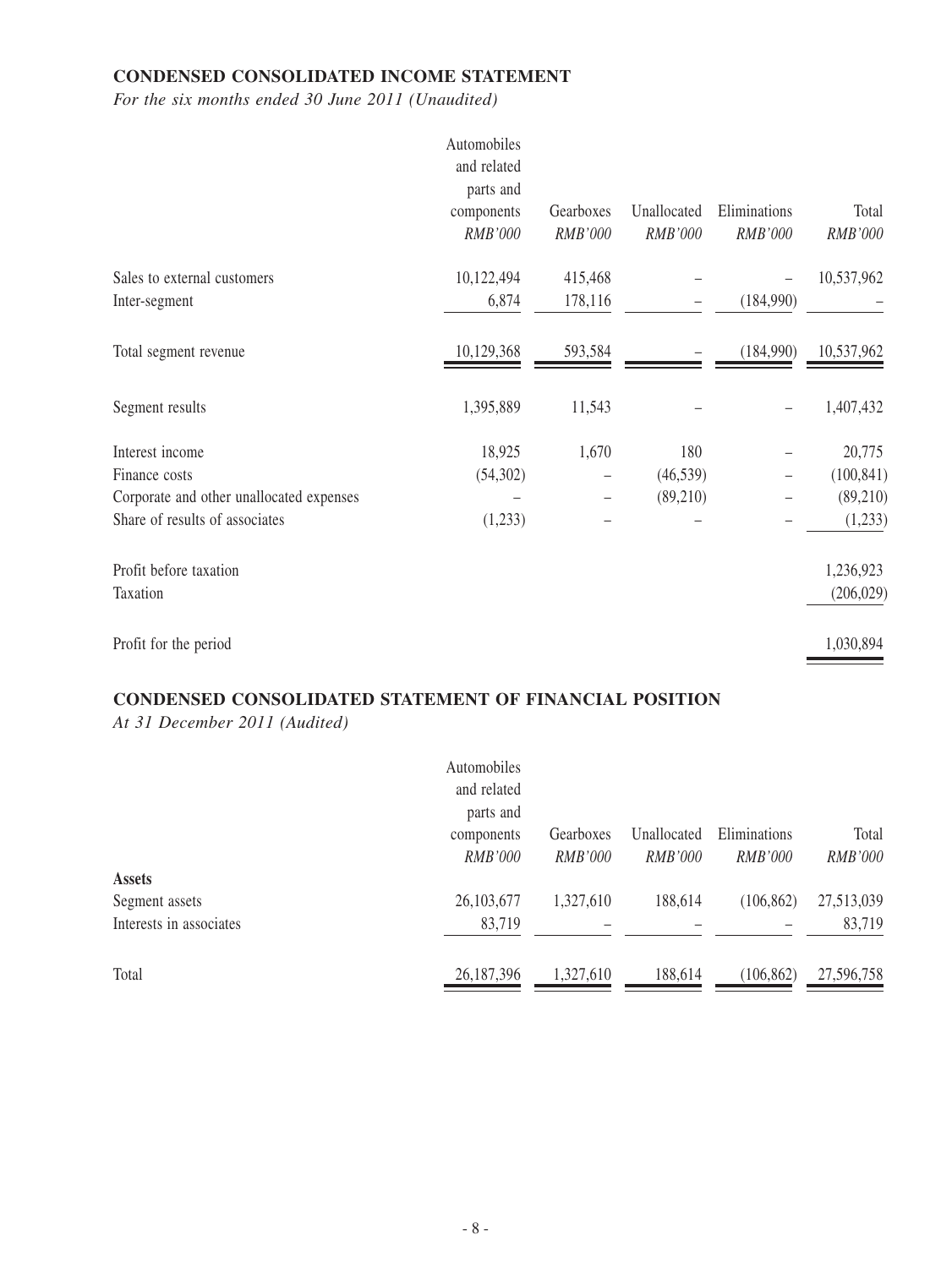|                                                         | Six months ended 30 June |                |  |
|---------------------------------------------------------|--------------------------|----------------|--|
|                                                         | 2012                     | 2011           |  |
|                                                         | <b>RMB'000</b>           | <b>RMB'000</b> |  |
|                                                         | (Unaudited)              | (Unaudited)    |  |
| Bank and other interest income                          | 20,630                   | 20,775         |  |
| Exchange difference, net                                | 21,213                   |                |  |
| Gain on disposal of available-for-sale financial assets |                          | 195            |  |
| Gain on disposal of intangible assets                   |                          | 222            |  |
| Gain on disposal of property, plant and equipment       | 363                      | 1,842          |  |
| Gain on disposal of prepaid land lease payments         |                          | 2,100          |  |
| Gain on disposal of scrap materials                     | 29,278                   | 32,686         |  |
| Net claims income on defective materials purchased      | 10,057                   | 17,018         |  |
| Rental income                                           | 14,278                   | 6,019          |  |
| Subsidy income from government (note)                   | 634,034                  | 534,748        |  |
| Sundry income                                           | 17,287                   | 12,866         |  |
|                                                         | 747,140                  | 628,471        |  |

*Note:* Subsidy income mainly relates to cash subsidies (excluding any asset-related subsidies) in respect of research and development activities from government which are either unconditional grants or grants with conditions having been satisfied.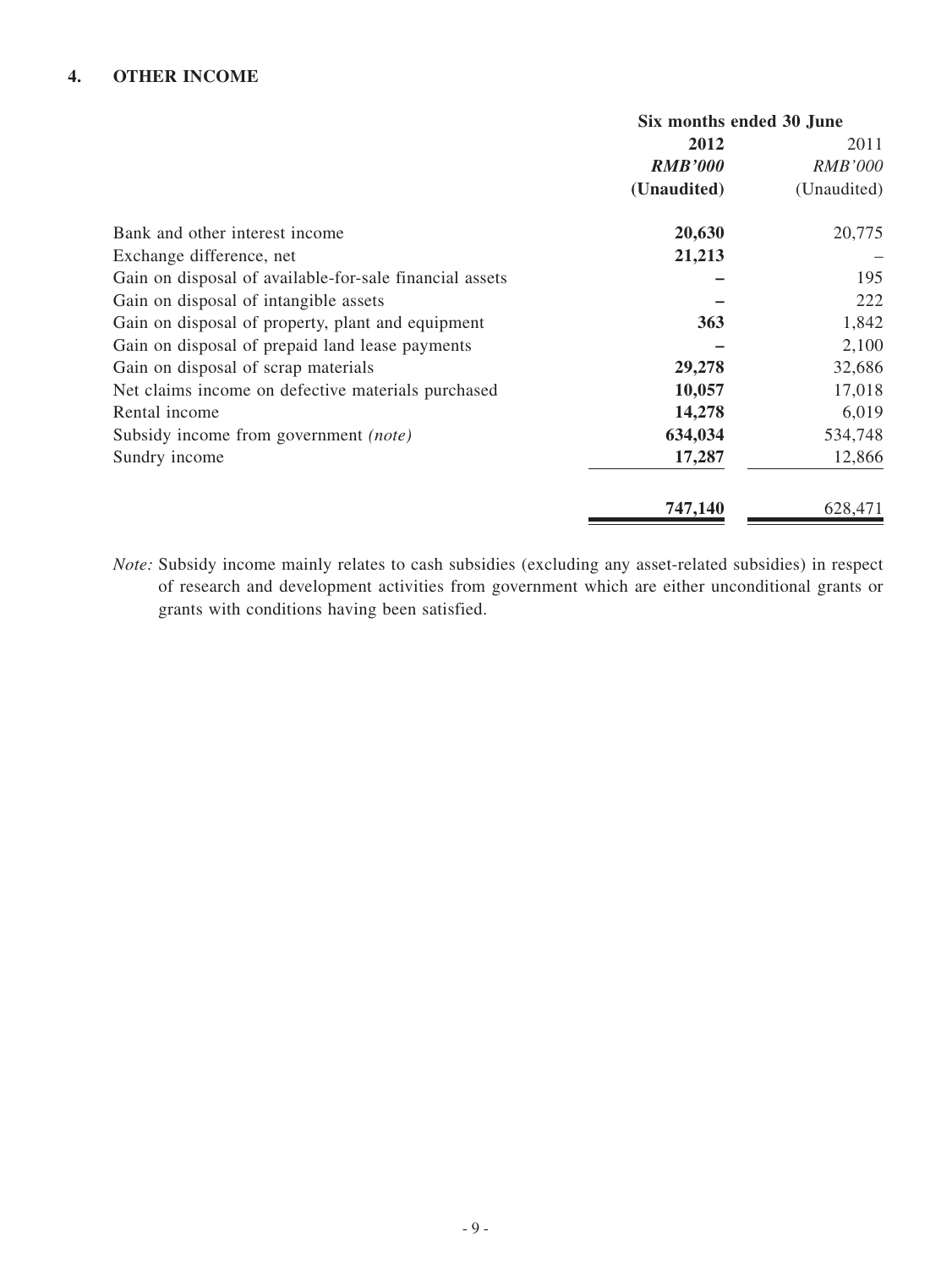|                                                                                                                              | Six months ended 30 June |                |
|------------------------------------------------------------------------------------------------------------------------------|--------------------------|----------------|
|                                                                                                                              | 2012                     | 2011           |
|                                                                                                                              | <b>RMB'000</b>           | <b>RMB'000</b> |
|                                                                                                                              | (Unaudited)              | (Unaudited)    |
| Profit for the period has been arrived at after charging:                                                                    |                          |                |
| <b>Finance costs</b>                                                                                                         |                          |                |
| Effective interest expense on convertible bonds                                                                              | 48,094                   | 46,317         |
| Interest on bank borrowings wholly repayable within five years<br>Interest expenses paid to a non-controlling shareholder of | 75,906                   | 54,303         |
| a subsidiary of the Group                                                                                                    | 98                       | 221            |
|                                                                                                                              | 124,098                  | 100,841        |
| Staff costs (including directors' emoluments)                                                                                |                          |                |
| Salaries, wages and other benefits                                                                                           | 567,127                  | 407,691        |
| Retirement benefit scheme contributions                                                                                      | 57,872                   | 36,274         |
| Recognition of share-based payments                                                                                          | 63,660                   | 78,302         |
|                                                                                                                              | 688,659                  | 522,267        |
| <b>Other items</b>                                                                                                           |                          |                |
| Cost of inventories recognised as expense                                                                                    | 9,237,171                | 8,703,617      |
| Depreciation                                                                                                                 | 292,241                  | 282,032        |
| Amortisation of prepaid land lease payments                                                                                  | 18,829                   | 17,049         |
| Amortisation of intangible assets                                                                                            | 91,267                   | 51,530         |
| Research and development costs                                                                                               | 56,527                   | 30,577         |
| Loss on disposal of property, plant and equipment                                                                            | 12,225                   |                |
| Unrealised loss on financial assets at fair value through                                                                    |                          |                |
| profit or loss that are classified as held for trading                                                                       |                          |                |
| (listed investments held for trading)                                                                                        | 478                      | 785            |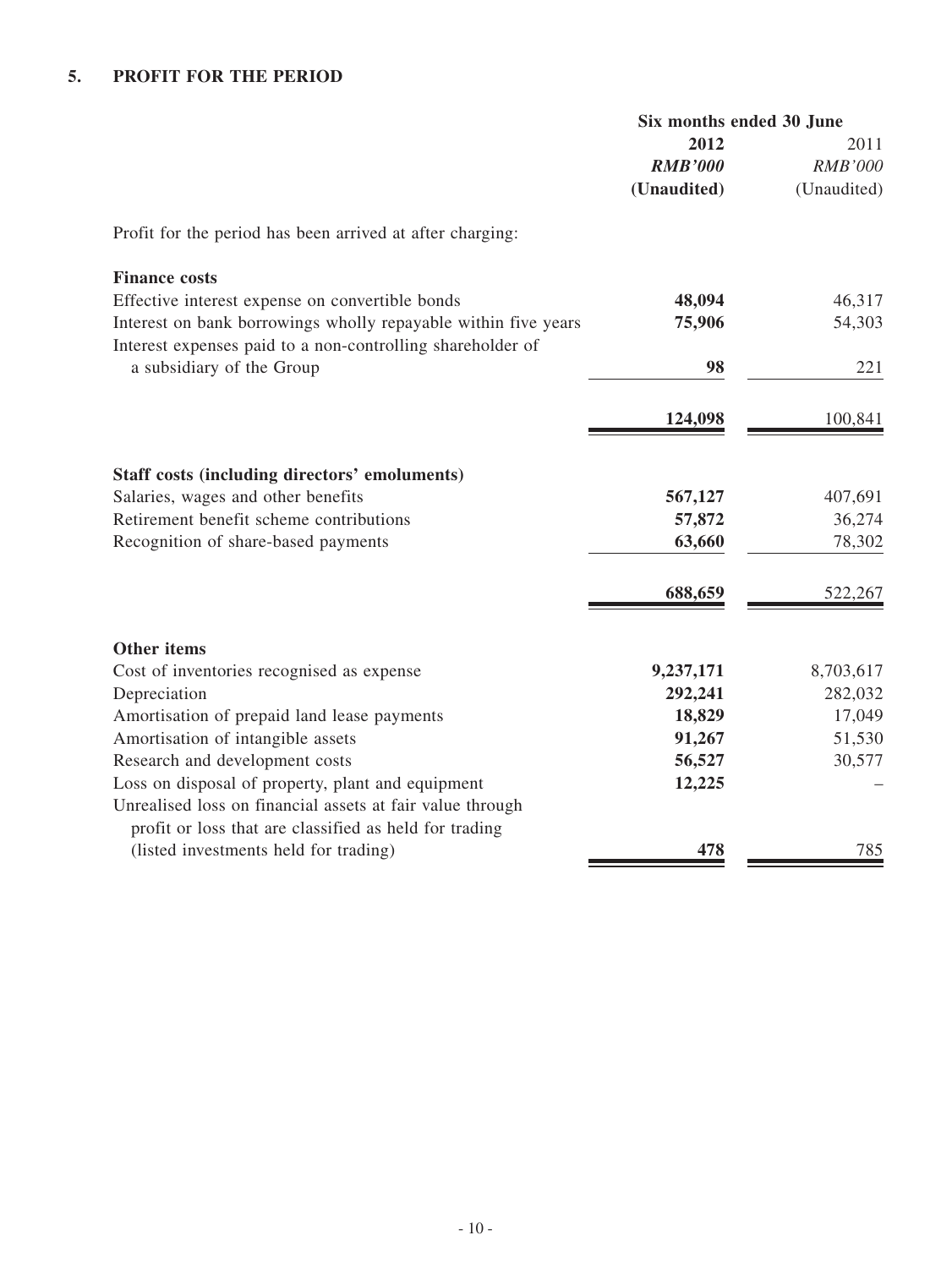#### **6. TAXATION**

|                                       | Six months ended 30 June |                |  |
|---------------------------------------|--------------------------|----------------|--|
|                                       | 2012                     | 2011           |  |
|                                       | <b>RMB'000</b>           | <b>RMB'000</b> |  |
|                                       | (Unaudited)              | (Unaudited)    |  |
| Current tax:                          |                          |                |  |
| - PRC enterprise income tax           | 267,639                  | 158,061        |  |
| - Other overseas tax                  | 4,601                    | 1,416          |  |
| (Over)/Under provision in prior years | (7, 021)                 | 30,137         |  |
|                                       | 265,219                  | 189,614        |  |
| Deferred taxation                     | (31,311)                 | 16,415         |  |
|                                       | 233,908                  | 206,029        |  |
|                                       |                          |                |  |

Hong Kong Profits Tax has not been provided for the period as the companies within the Group had no estimated assessable profits in Hong Kong.

Pursuant to the relevant laws and regulations in the People's Republic of China (the "PRC"), the Group's PRC subsidiary is entitled to an exemption from PRC enterprise income tax for the two years starting from its first profit-making year, followed by a 50% reduction for the next three years. The income tax provision is calculated at the applicable tax rates on the estimated assessable profits for the year based on existing legislation, interpretations and practises in respect thereof.

Taxation arising in other jurisdictions is calculated at the rates prevailing in the relevant jurisdictions.

#### **7. DIVIDEND**

During the current period, a final dividend for the year ended 31 December 2011 of HK\$0.028 per share (2011: HK\$0.026), amounting to approximately RMB169,529,000 (2011: RMB170,416,000), has been declared and approved by the shareholders at the annual general meeting of the Company. The 2011 final dividend was paid in July 2012 and is reflected as a dividend payable in the Interim Financial Report. The 2010 final dividend was paid during the six months ended 30 June 2011.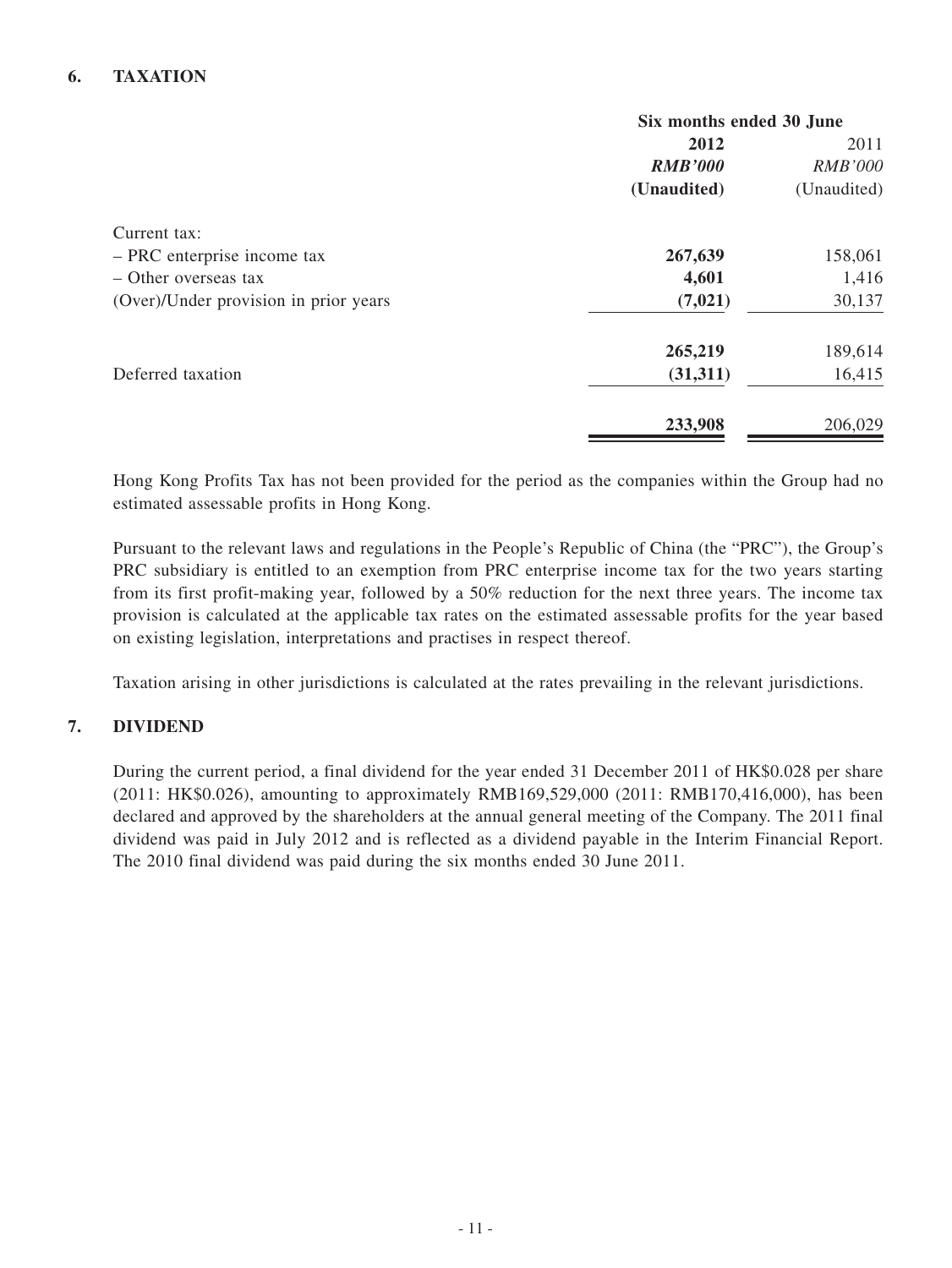#### **8. EARNINGS PER SHARE**

#### **(a) Basic earnings per share**

The calculation of the basic earnings per share for the period is based on the profit attributable to equity holders of the Company of RMB1,019,630,000 (2011: RMB937,648,000) and weighted average number of ordinary shares of 7,466,034,759 shares (2011: 7,445,302,190 shares), calculated as follows:

*(i) Weighted average number of ordinary shares*

|                                                                              | Six months ended 30 June |               |
|------------------------------------------------------------------------------|--------------------------|---------------|
|                                                                              | 2012                     | 2011          |
|                                                                              | (Unaudited)              | (Unaudited)   |
| Issued ordinary shares at 1 January<br>Effect of shares issued upon exercise | 7,457,460,450            | 7,440,755,450 |
| of share options                                                             | 8,574,309                | 4,546,740     |
| Weighted average number of ordinary                                          |                          |               |
| shares at 30 June                                                            | 7,466,034,759            | 7,445,302,190 |

#### **(b) Diluted earnings per share**

The calculation of diluted earnings per share for the period is based on the profit attributable to equity holders of the Company of RMB1,067,724,000 (2011: RMB983,965,000) and the weighted average number of ordinary shares of 8,545,350,883 shares (2011: 8,573,189,187 shares), calculated as follows:

*(i) Profit attributable to equity holders of the Company (diluted)*

|                                                                                                    | Six months ended 30 June |                |
|----------------------------------------------------------------------------------------------------|--------------------------|----------------|
|                                                                                                    | 2012                     | 2011           |
|                                                                                                    | <b>RMB'000</b>           | <i>RMB'000</i> |
|                                                                                                    | (Unaudited)              | (Unaudited)    |
| Earnings for the purpose of basic earnings                                                         |                          |                |
| per share (profit attributable to equity holders)<br>After tax effect of effective interest on the | 1,019,630                | 937.648        |
| liability component of convertible bonds                                                           | 48,094                   | 46,317         |
| Earnings for the purpose of diluted                                                                |                          |                |
| earnings per share                                                                                 | 1,067,724                | 983.965        |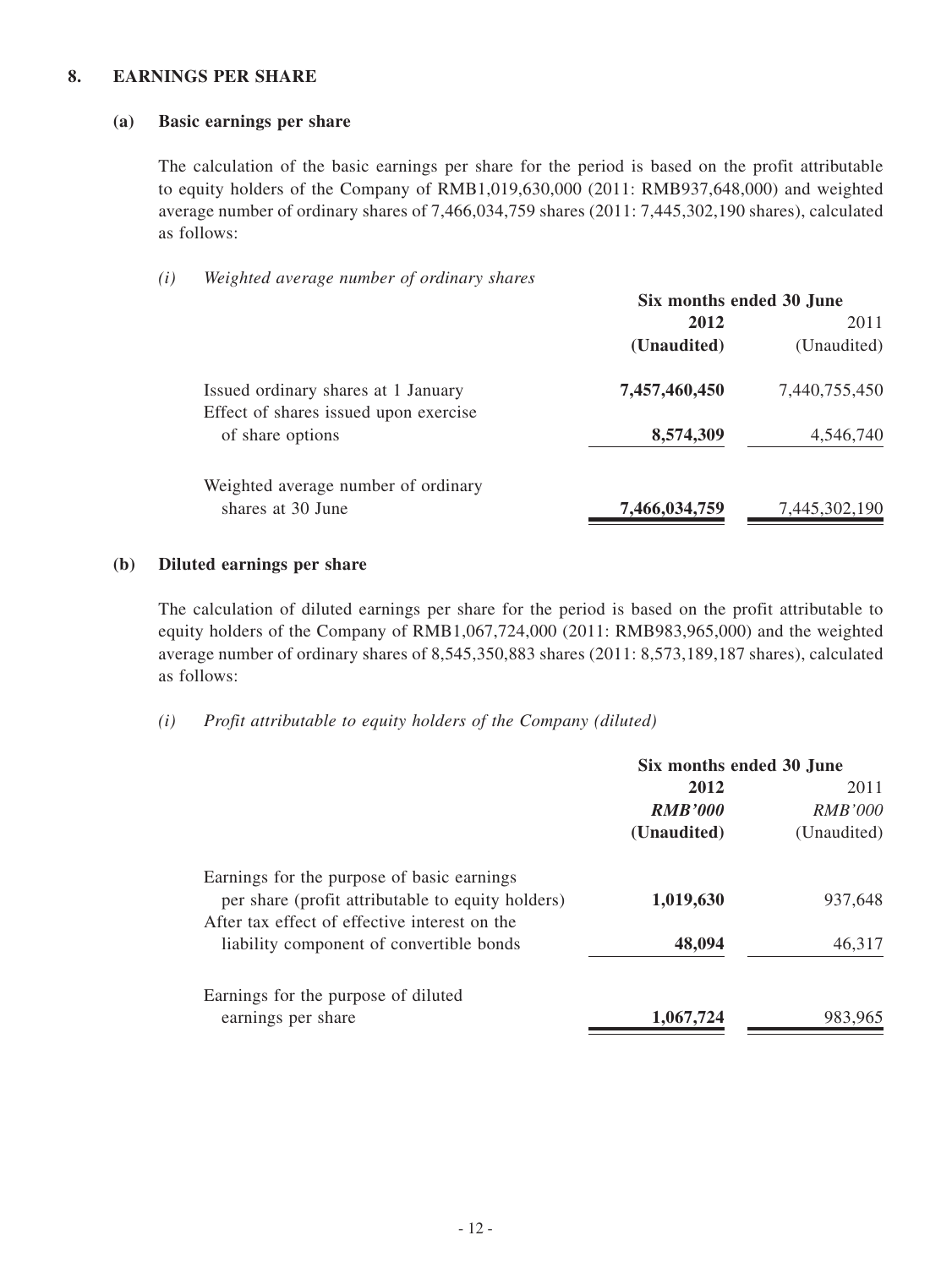#### *(ii) Weighted average number of ordinary shares (diluted)*

| Six months ended 30 June |               |
|--------------------------|---------------|
| 2012                     | 2011          |
| (Unaudited)              | (Unaudited)   |
|                          |               |
| 7,466,034,759            | 7,445,302,190 |
| 1,012,167,165            | 1,004,069,387 |
| 55,089,246               | 88,025,505    |
|                          |               |
| 12,059,713               | 35,792,105    |
|                          |               |
| 8,545,350,883            | 8,573,189,187 |
|                          |               |

#### **9. PROPERTY, PLANT AND EQUIPMENT**

During the period, the Group acquired property, plant and equipment of approximately RMB460,849,000 (2011: RMB680,285,000), excluding the amounts through acquisition of subsidiaries of nil (2011: RMB541,776,000).

#### **10. INTANGIBLE ASSETS**

During the period, additions to intangible assets by acquisition and capitalisation in respect of development costs amounted to approximately RMB338,167,000 (2011: RMB316,683,000), excluding the amounts through acquisition of subsidiaries of nil (2011: RMB155,839,000).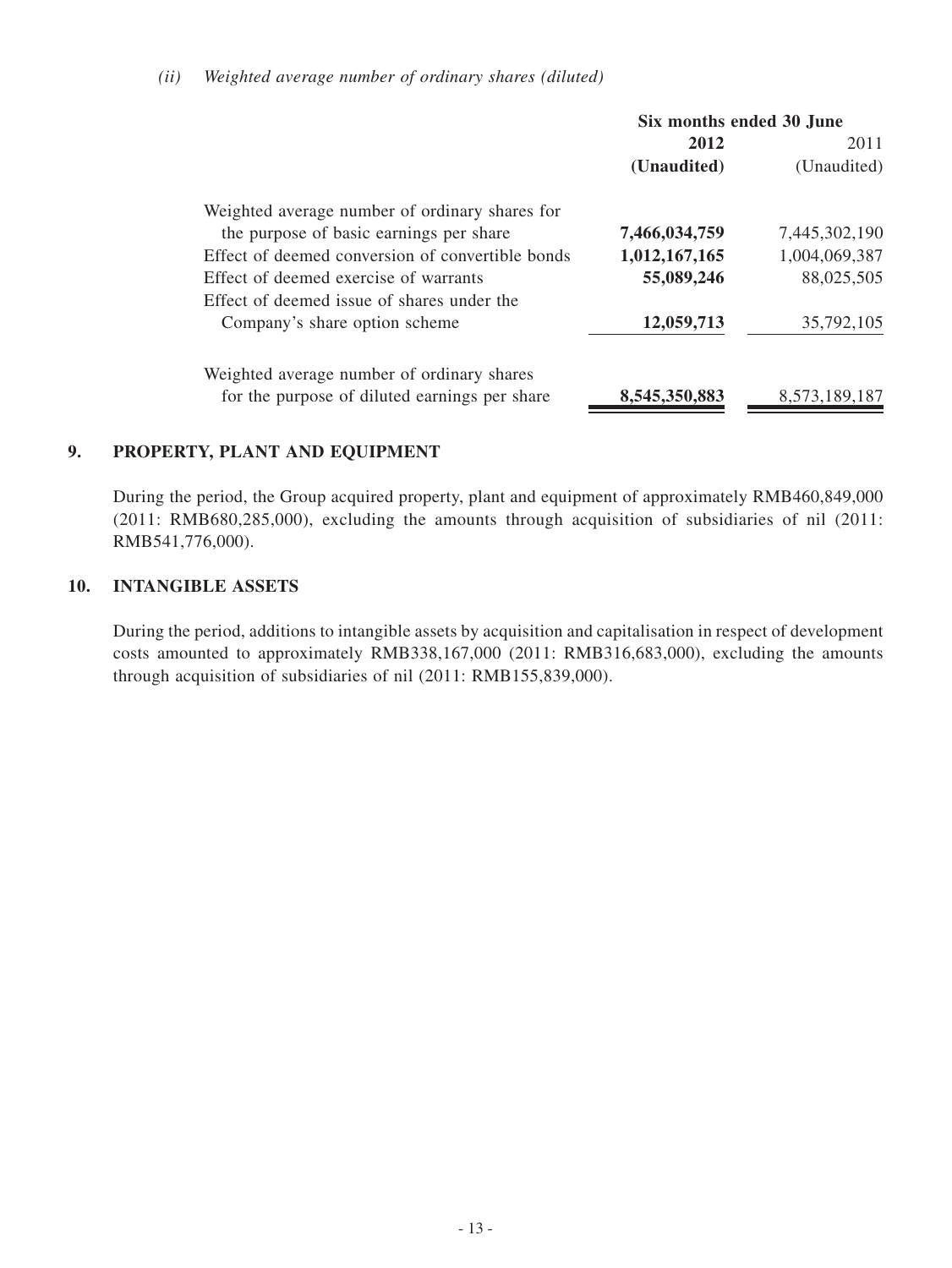#### **11. INTERESTs IN ASSOCIATEs**

|                                                      | At             | At               |
|------------------------------------------------------|----------------|------------------|
|                                                      | 30 June 2012   | 31 December 2011 |
|                                                      | <b>RMB'000</b> | RMB'000          |
|                                                      | (Unaudited)    | (Audited)        |
| Share of net assets                                  | 211,276        | 164,874          |
| Goodwill                                             | 18,845         | 18,845           |
| Impairment loss recognised                           | (100,000)      | (100,000)        |
|                                                      | 130,121        | 83,719           |
| Represented by:<br>Cost of investments in associates |                |                  |
| - Listed overseas                                    | 197,788        | 197,788          |
| - Unlisted                                           | 138,747        | 90,918           |
|                                                      | 336,535        | 288,706          |
| Share of post-acquisition losses and reserves        | (106, 414)     | (104, 987)       |
| Impairment loss recognised                           | (100,000)      | (100,000)        |
|                                                      | 130,121        | 83,719           |
| Fair value of listed investments                     | 18,583         | 19,532           |

At the reporting dates, the Group's interest in Manganese Bronze Holdings plc ("MBH") and Ningbo DIPO Traffic Facilities Co., Ltd. ("Ningbo DIPO") is 19.97% and 18% respectively. The Group retains significant influence over MBH and Ningbo DIPO through the power to representations on their respective boards.

Having considered the decrease in the market value of the shares in MBH and the projected future profitability and cash flows of MBH, the impairment of RMB100 million made in prior years is not reversed given the difference between fair value less costs to sell and net carrying value is not significant to the Group.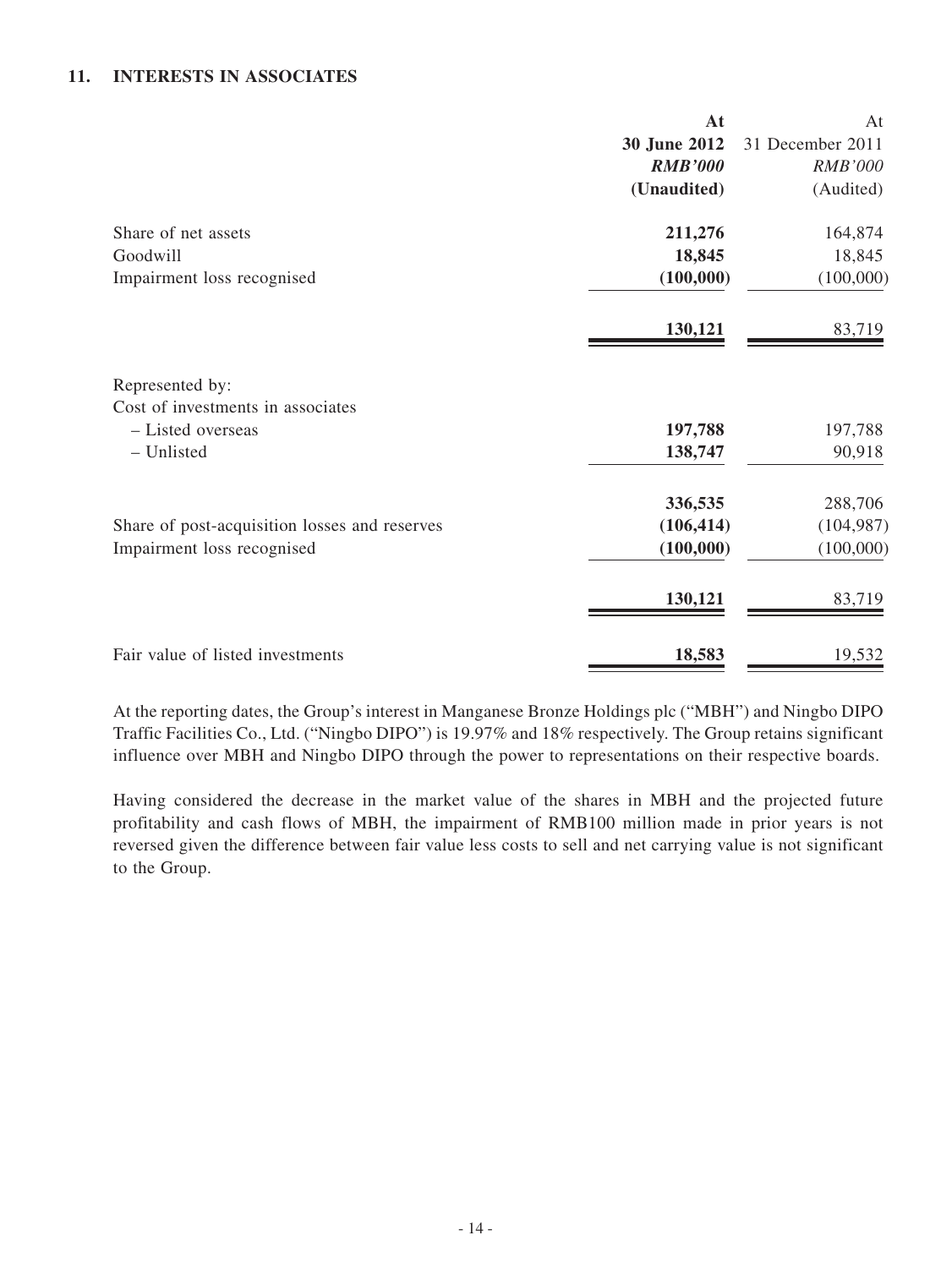The summarised financial information in respect of the Group's associates are set out below:

|                                                       | At             | At                       |
|-------------------------------------------------------|----------------|--------------------------|
|                                                       | 30 June 2012   | 31 December 2011         |
|                                                       | <b>RMB'000</b> | <b>RMB'000</b>           |
|                                                       | (Unaudited)    | (Audited)                |
| Total assets                                          | 1,413,445      | 1,179,196                |
| <b>Total liabilities</b>                              | (770, 968)     | (632, 487)               |
| Net assets                                            | 642,477        | 546,709                  |
| Group's share of net assets of associates             | 211,276        | 164,874                  |
|                                                       |                | Six months ended 30 June |
|                                                       | 2012           | 2011                     |
|                                                       | <b>RMB'000</b> | RMB'000                  |
|                                                       | (Unaudited)    | (Unaudited)              |
| Revenue                                               | 588,632        | 400,568                  |
| Loss for the period attributable to equity            |                |                          |
| holders of associates                                 | (34, 447)      | (12, 889)                |
| Group's share of results of associates for the period | (1, 427)       | (1,233)                  |
| <b>INVENTORIES</b>                                    |                |                          |
|                                                       | At             | At                       |

|                  |                | <b>30 June 2012</b> 31 December 2011 |
|------------------|----------------|--------------------------------------|
|                  | <b>RMB'000</b> | <b>RMB'000</b>                       |
|                  | (Unaudited)    | (Audited)                            |
| At costs:        |                |                                      |
| Raw materials    | 692,588        | 681,515                              |
| Work in progress | 331,827        | 288,160                              |
| Finished goods   | 782,012        | 387,831                              |
|                  | 1,806,427      | 1,357,506                            |

**12.**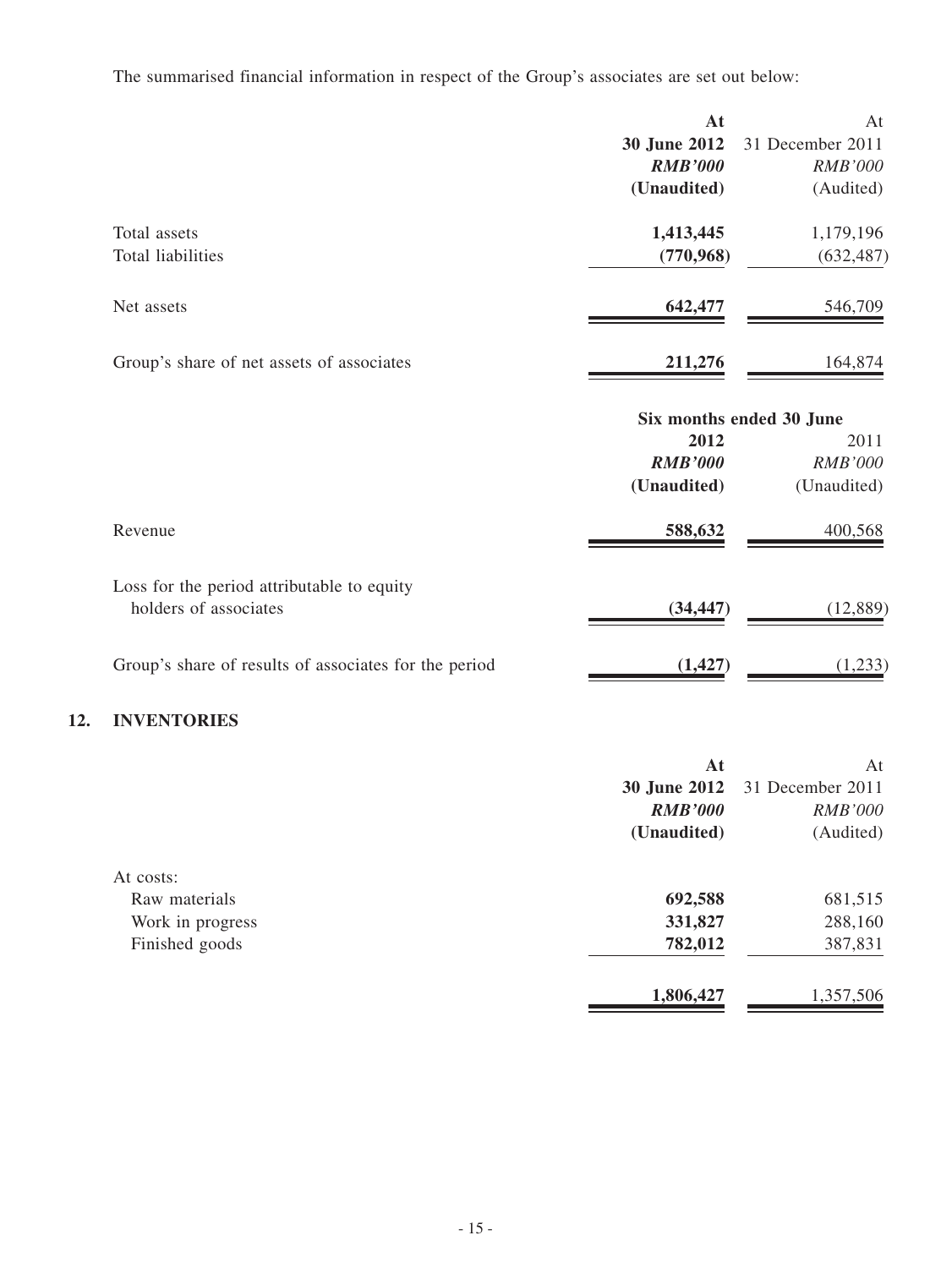## **13. TRADE AND OTHER RECEIVABLES**

|                                                                                            | <b>Note</b>             | At<br>30 June 2012<br><b>RMB'000</b><br>(Unaudited) | At<br>31 December 2011<br><b>RMB'000</b><br>(Audited) |
|--------------------------------------------------------------------------------------------|-------------------------|-----------------------------------------------------|-------------------------------------------------------|
| <b>Trade and notes receivables</b>                                                         |                         |                                                     |                                                       |
| Trade receivables<br>- Third parties<br>- Related parties controlled by the                |                         | 1,064,165                                           | 951,550                                               |
| substantial shareholder of the Company                                                     |                         | 1,515,677                                           | 766,887                                               |
| Notes receivable                                                                           | $\left(a\right)$<br>(b) | 2,579,842<br>6,557,427                              | 1,718,437<br>8,832,267                                |
|                                                                                            |                         | 9,137,269                                           | 10,550,704                                            |
| Deposits, prepayments and other receivables<br>Prepayments to suppliers<br>- Third parties |                         | 146,586                                             | 106,201                                               |
| - Related parties controlled by the<br>substantial shareholder of the Company              |                         | 938,715                                             | 499,927                                               |
| Deposits paid for acquisition of property,                                                 |                         | 1,085,301                                           | 606,128                                               |
| plant and equipment                                                                        |                         | 218,095                                             | 237,203                                               |
| VAT and other taxes receivables                                                            |                         | 585,987                                             | 614,733                                               |
| Utility deposits and other receivables                                                     |                         | 448,912                                             | 191,524                                               |
| Amounts due from related parties controlled                                                |                         | 2,338,295                                           | 1,649,588                                             |
| by the substantial shareholder of the Company                                              | (c)                     | 13,407                                              | 12,635                                                |
| Amount due from ultimate holding company                                                   | (c)                     |                                                     | 1,764                                                 |
|                                                                                            |                         | 2,351,702                                           | 1,663,987                                             |
|                                                                                            |                         | 11,488,971                                          | 12,214,691                                            |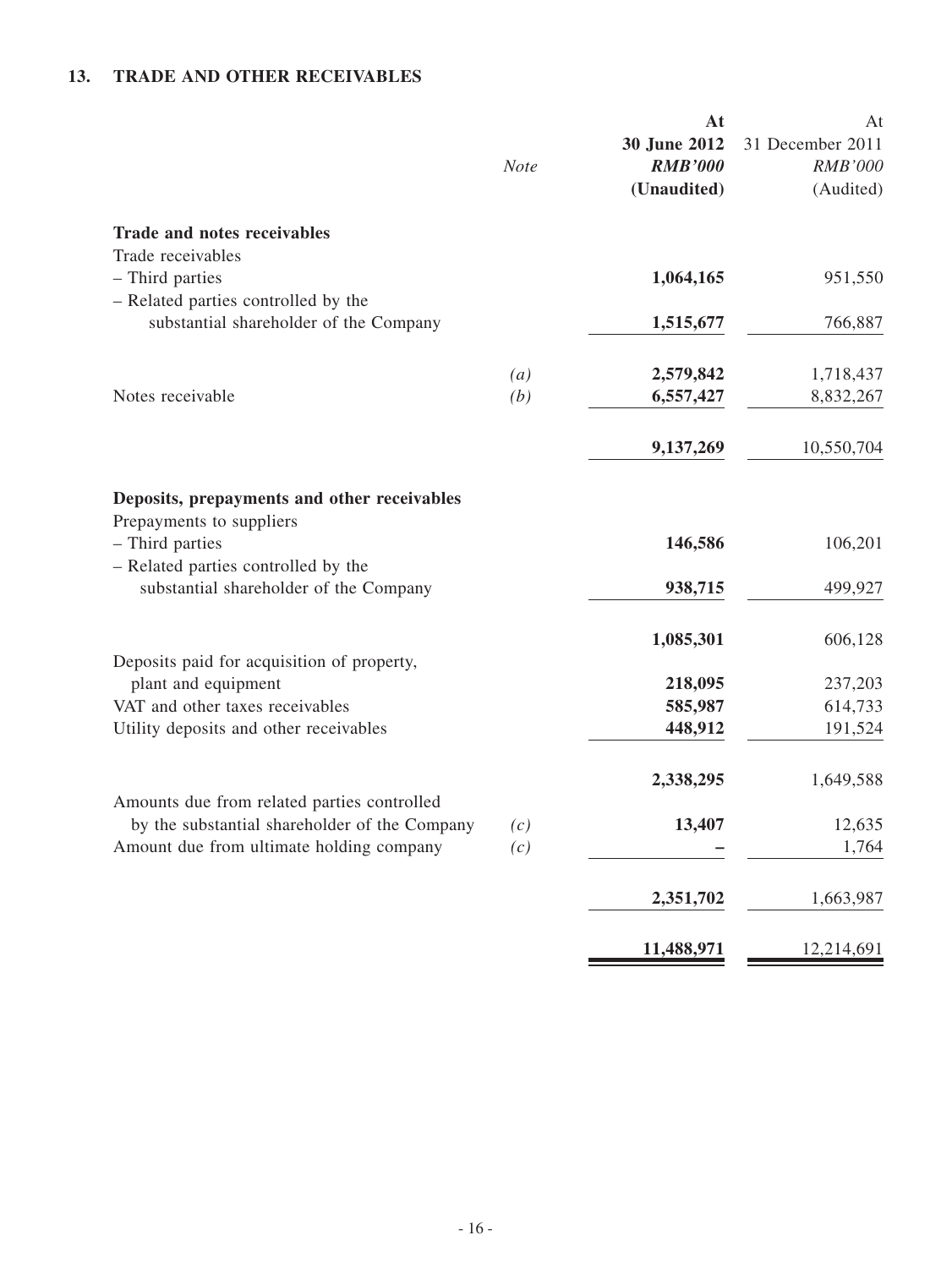#### **(a) Trade receivables**

The Group allows an average credit period of 30 days to 90 days to its local PRC trade customers. The following is an aged analysis of the trade receivables of local PRC trade customers based on invoice dates at the reporting dates:

| At                  | At               |
|---------------------|------------------|
| <b>30 June 2012</b> | 31 December 2011 |
| <b>RMB'000</b>      | <b>RMB'000</b>   |
| (Unaudited)         | (Audited)        |
| 1,363,451           | 653,886          |
| 138,118             | 35,807           |
| 186,689             | 155,219          |
| 1,688,258           | 844,912          |
|                     |                  |

For overseas trade customers, the Group may allow a credit period of over 1 year. The following is an aged analysis of the trade receivables of overseas trade customers based on invoice dates at reporting dates:

| At                  | At               |
|---------------------|------------------|
| <b>30 June 2012</b> | 31 December 2011 |
| <b>RMB'000</b>      | <b>RMB'000</b>   |
| (Unaudited)         | (Audited)        |
| 342,388             | 244,832          |
| 144,680             | 155,982          |
| 258,784             | 268,161          |
| 145,732             | 204,550          |
| 891,584             | 873,525          |
|                     |                  |

#### **(b) Notes receivable**

All notes receivable were denominated in Renminbi and are primarily notes received from third parties for settlement of trade receivable balances. At 30 June 2012 and 31 December 2011, all notes receivable were guaranteed by established banks in the PRC and have maturities of six months or less from the reporting date.

#### **(c) Amounts due from related parties/ultimate holding company**

The amounts due from related parties/ultimate holding company are unsecured, interest-free and repayable on demand.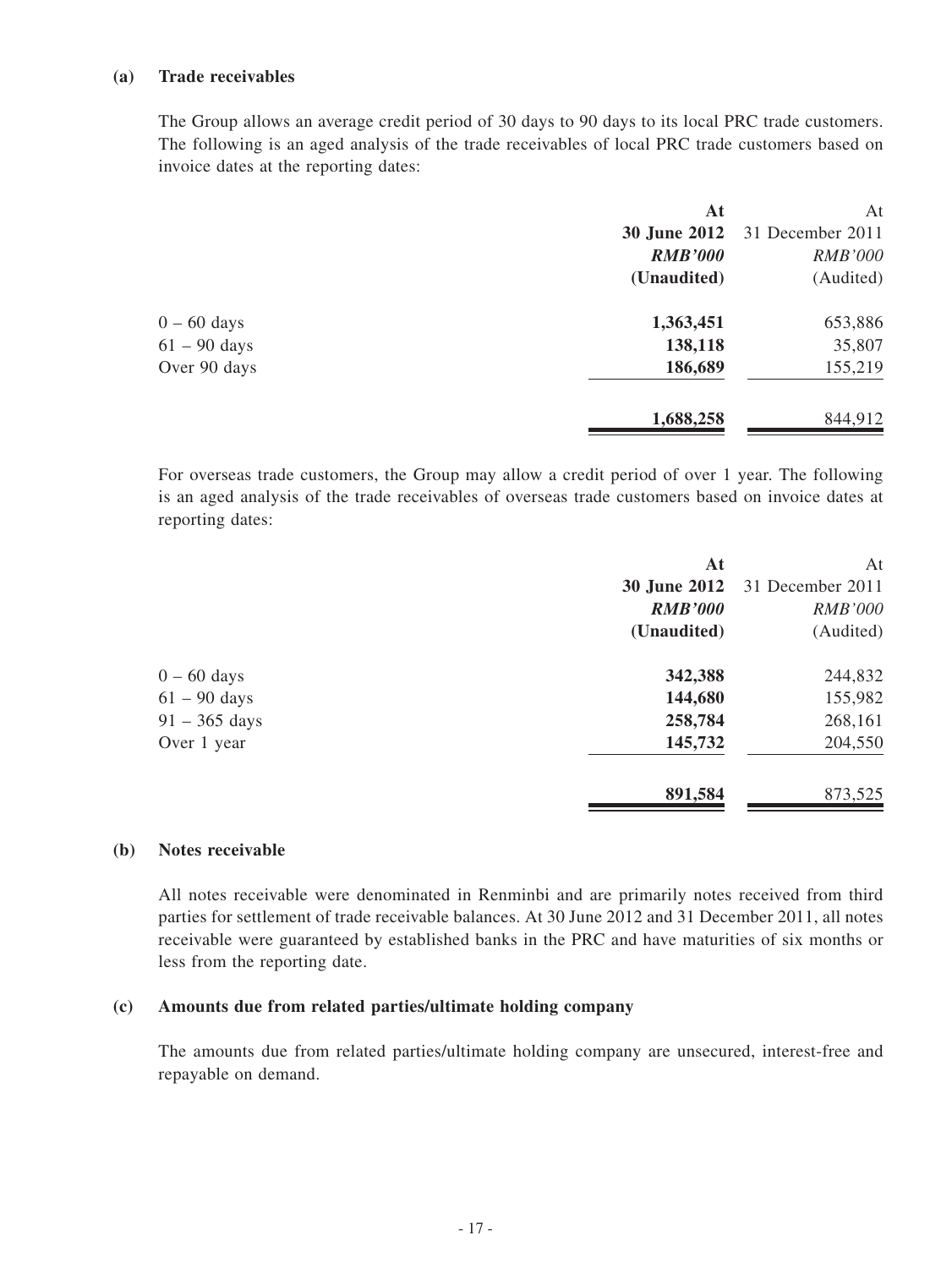#### **14. CONVERTIBLE BONDS**

The convertible bonds ("CB 2014") contain a liability component and a conversion option which is included in the equity of the Company. Details of the terms of the CB 2014 are set out in the Group's annual financial statements for the year ended 31 December 2011. Upon the payment of final dividends for the year ended 31 December 2011 (note 7), the conversion price of CB 2014 was changed from RMB1.651 (equivalent to HK\$1.8742) per share to RMB1.637 (equivalent to HK\$1.8583) per share from 10 July 2012 in accordance with the provisions of CB 2014.

The movements of the convertible bonds for the period/year are set out below:

|                                                        | At                  | At               |
|--------------------------------------------------------|---------------------|------------------|
|                                                        | <b>30 June 2012</b> | 31 December 2011 |
|                                                        | <b>RMB'000</b>      | <i>RMB'000</i>   |
|                                                        | (Unaudited)         | (Audited)        |
| <b>Liability component</b>                             |                     |                  |
| Carrying amount brought forward                        | 1,533,889           | 1,488,725        |
| Accrued effective interest charges                     | 48,094              | 93,829           |
| Interest paid during the period/year                   |                     | (48, 665)        |
|                                                        | 1,581,983           | 1,533,889        |
| Liability component is represented by:                 |                     |                  |
| Convertible bonds                                      | 1,549,883           | 1,526,760        |
| Accrued interests included in trade and other payables | 32,100              | 7,129            |
|                                                        | 1,581,983           | 1,533,889        |
|                                                        |                     |                  |

The principal amount outstanding at 30 June 2012 is RMB1,671 million (At 31 December 2011: RMB1,671 million).

CB 2014 contains two components, liability and equity elements. The equity element is presented in equity as convertible bonds reserve. The effective interest rate of the liability component on initial recognition is 6.582% per annum. The redemption option of CB 2014 is included as a liability component and not separately recognised. The liability component is measured at amortised cost.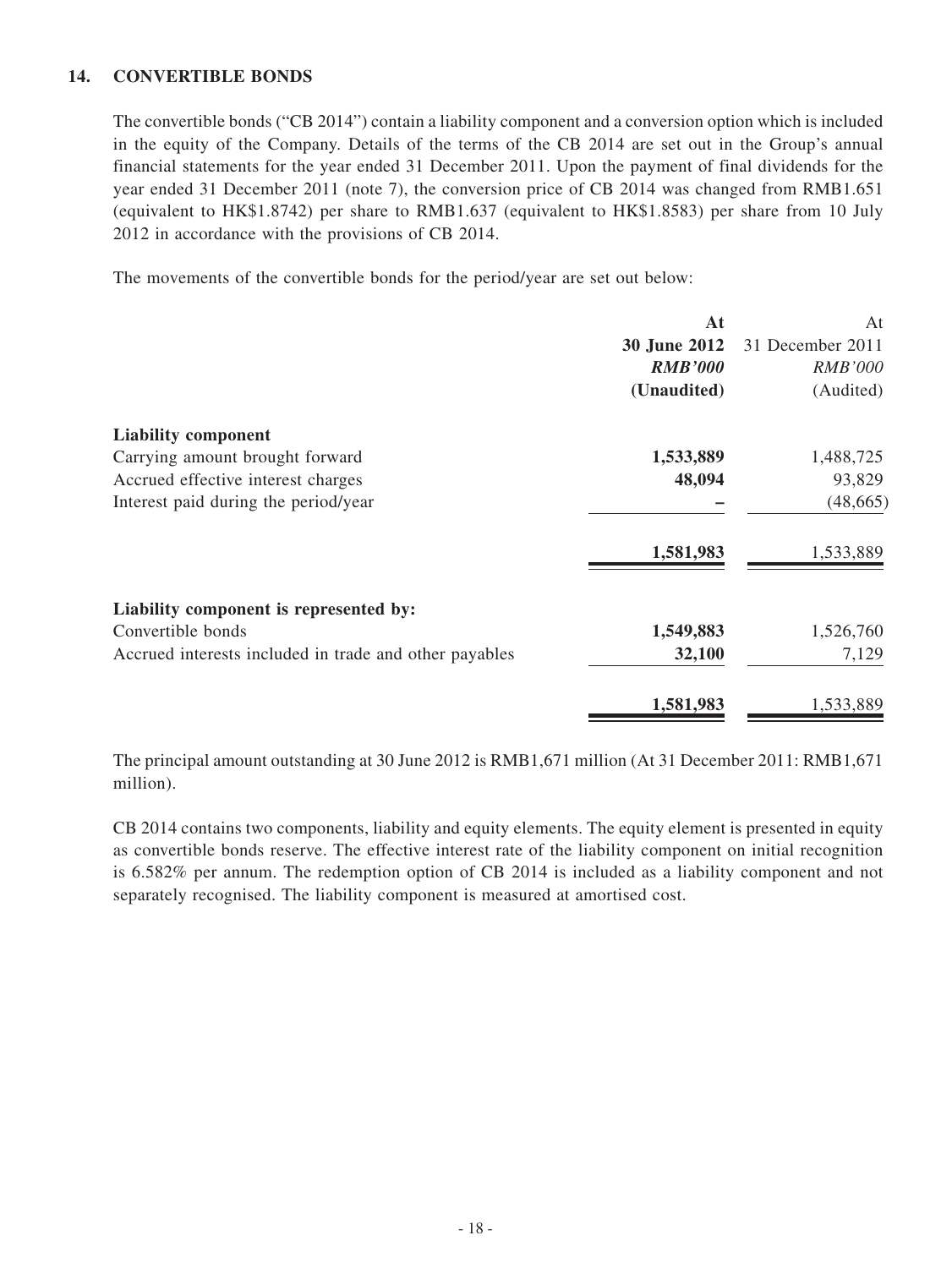## **15. TRADE AND OTHER PAYABLES**

|                                                                                                                                   | <b>Note</b>       | At<br>30 June 2012<br><b>RMB'000</b><br>(Unaudited) | At<br>31 December 2011<br><b>RMB'000</b><br>(Audited) |
|-----------------------------------------------------------------------------------------------------------------------------------|-------------------|-----------------------------------------------------|-------------------------------------------------------|
| Trade and notes payables                                                                                                          |                   |                                                     |                                                       |
| Trade payables                                                                                                                    |                   |                                                     |                                                       |
| - Third parties<br>- An associate                                                                                                 |                   | 5,086,183<br>150,264                                | 4,991,644                                             |
| - Related parties controlled by the                                                                                               |                   |                                                     | 101,020                                               |
| substantial shareholder of the Company                                                                                            |                   | 1,733,398                                           | 1,288,583                                             |
|                                                                                                                                   | $\left( a\right)$ | 6,969,845                                           | 6,381,247                                             |
| Notes payable                                                                                                                     | (b)               | 1,051,760                                           | 1,005,189                                             |
|                                                                                                                                   |                   | 8,021,605                                           | 7,386,436                                             |
| Other payables<br>Accrued charges and other creditors<br>Receipts in advance from customers<br>- Third parties                    |                   | 1,408,710                                           | 1,600,910                                             |
| - Related parties controlled by the<br>substantial shareholder of the Company                                                     |                   | 544,202                                             | 1,165,819                                             |
|                                                                                                                                   |                   | 1,952,912                                           | 2,766,729                                             |
| Deferred income related to government grants<br>which conditions have not been satisfied<br>Payables for acquisition of property, |                   | 129,822                                             | 34,190                                                |
| plant and equipment                                                                                                               |                   | 576,687                                             | 718,615                                               |
| Accrued staff salaries and benefits                                                                                               |                   | 155,904                                             | 240,338                                               |
| VAT and other taxes payables                                                                                                      |                   | 195,601                                             | 356,360                                               |
| Dividend payables                                                                                                                 |                   | 169,529                                             |                                                       |
| Other accrued charges                                                                                                             |                   | 497,023                                             | 419,188                                               |
| Amounts due to related parties controlled                                                                                         |                   | 3,677,478                                           | 4,535,420                                             |
| by the substantial shareholder of the Company                                                                                     | (c)               | 204,623                                             | 185,062                                               |
| Amount due to ultimate holding company<br>Loan from a non-controlling shareholder                                                 | (c)               |                                                     | 939                                                   |
| of a subsidiary of the Group                                                                                                      | (d)               | 10,672                                              | 6,499                                                 |
|                                                                                                                                   |                   | 3,892,773                                           | 4,727,920                                             |
|                                                                                                                                   |                   | 11,914,378                                          | 12,114,356                                            |
|                                                                                                                                   |                   |                                                     |                                                       |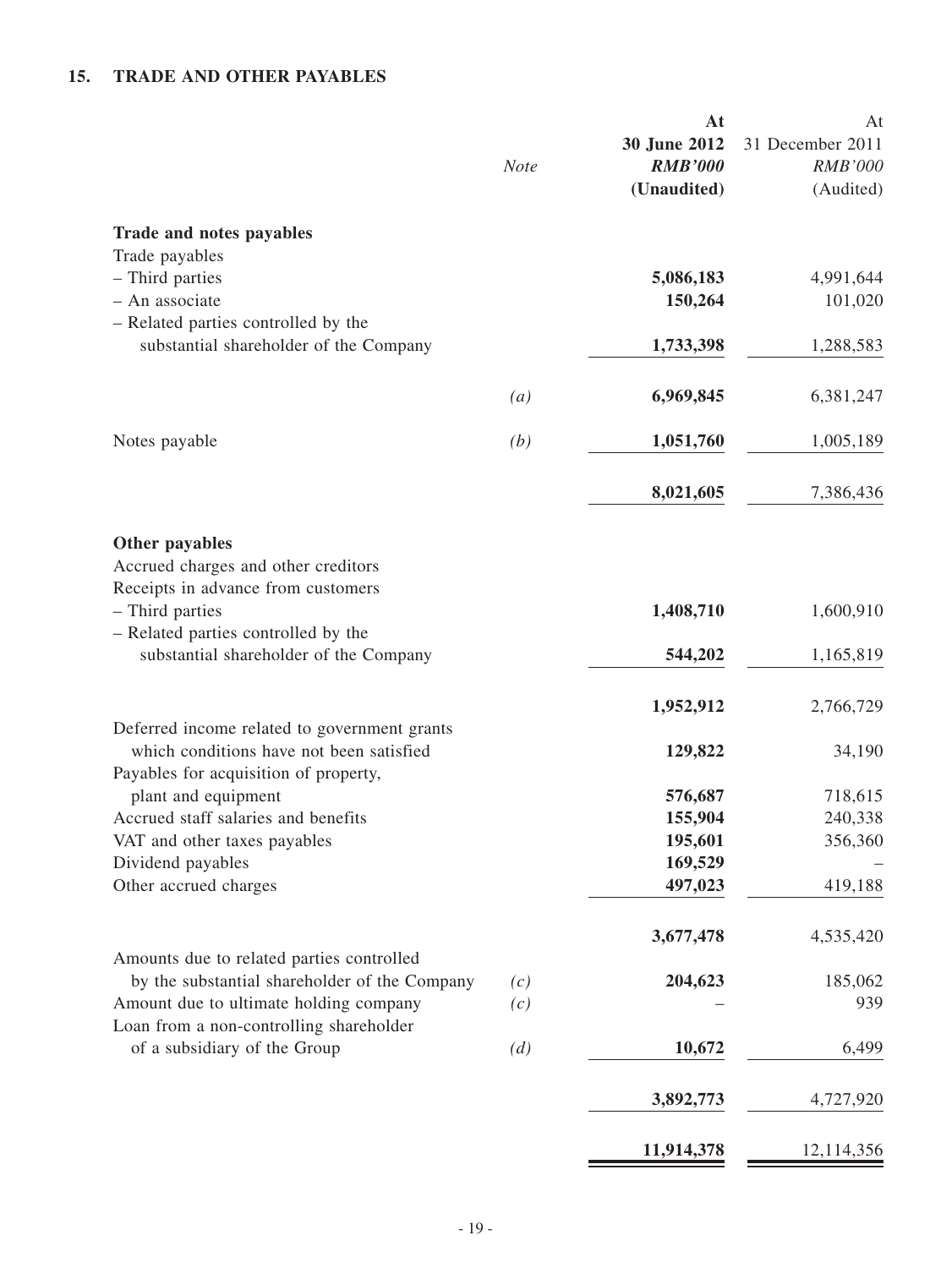#### **(a) Trade payables**

The following is an aged analysis of trade payables based on invoice dates at the reporting dates:

|                | At                  | At               |
|----------------|---------------------|------------------|
|                | <b>30 June 2012</b> | 31 December 2011 |
|                | <b>RMB'000</b>      | <b>RMB'000</b>   |
|                | (Unaudited)         | (Audited)        |
| $0 - 60$ days  | 4,378,766           | 5,120,325        |
| $61 - 90$ days | 1,345,595           | 700,064          |
| Over 90 days   | 1,245,484           | 560,858          |
|                | 6,969,845           | 6,381,247        |
|                |                     |                  |

Trade payables do not carry interest. The average credit period on purchase of goods is 60 days.

#### **(b) Notes payable**

All notes payable were denominated in Renminbi and are primarily notes paid to third parties for settlement of trade payable balances. At 30 June 2012 and 31 December 2011, all notes payable have maturities of less than 1 year from the reporting date.

#### **(c) Amounts due to related parties/ultimate holding company**

The amounts due to related parties/ultimate holding company are unsecured, interest-free and repayable on demand.

#### **(d) Loan from a non-controlling shareholder of a subsidiary of the Group**

Loan from a non-controlling shareholder of a subsidiary of the Group is unsecured, interest bearing at 3.28% to 6.56% (31 December 2011: 2.78% to 6.56%) per annum and repayable within one year.

#### **16. BORROWINGS**

|                                                       | At             | At               |
|-------------------------------------------------------|----------------|------------------|
|                                                       | 30 June 2012   | 31 December 2011 |
|                                                       | <b>RMB'000</b> | <b>RMB'000</b>   |
|                                                       | (Unaudited)    | (Audited)        |
| Bank loans secured by the Group's assets              | 1,981,054      | 2,068,965        |
| Bank loans guaranteed by the ultimate holding company | 865,000        | 691,319          |
| Other bank loans, secured                             | 68,000         | 268,000          |
| Bank loans, unsecured                                 | 398,450        | 331,281          |
| Total bank borrowings                                 | 3,312,504      | 3,359,565        |
| Loan from government                                  | 30,000         | 15,000           |
|                                                       | 3,342,504      | 3,374,565        |
|                                                       |                |                  |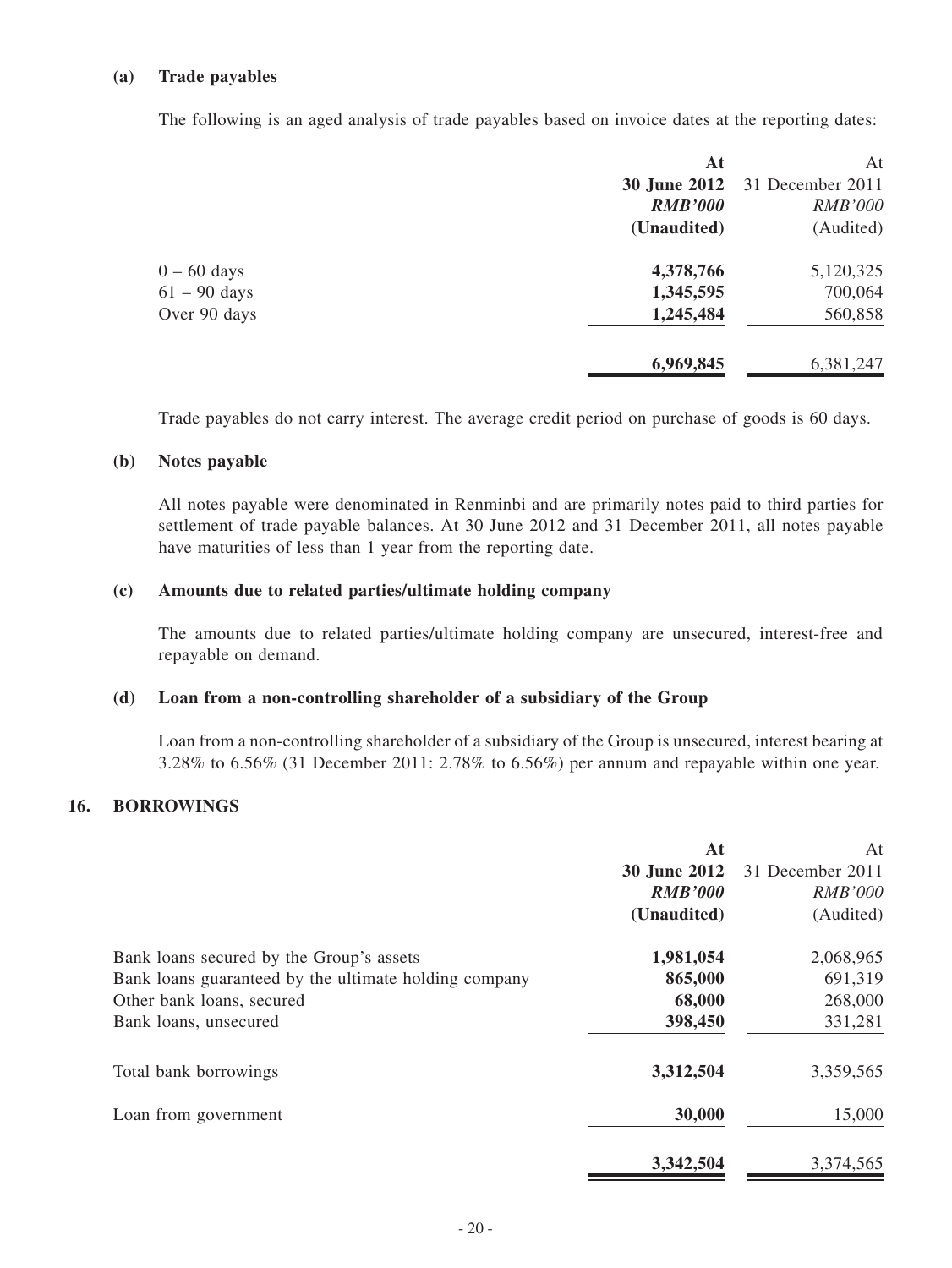At the reporting date, the Group's borrowings were repayable as follows:

**17.** 

|                                                                      | At                      | At                                     |
|----------------------------------------------------------------------|-------------------------|----------------------------------------|
|                                                                      | 30 June 2012            | 31 December 2011                       |
|                                                                      | <b>RMB'000</b>          | <b>RMB'000</b>                         |
|                                                                      | (Unaudited)             | (Audited)                              |
| On demand or within one year                                         | 2,519,504               | 2,531,639                              |
| In the second year                                                   | 618,000                 | 691,926                                |
| In the third to fifth year                                           | 205,000                 | 151,000                                |
|                                                                      | 3,342,504               | 3,374,565                              |
| Less: amounts due within one year shown under<br>current liabilities | (2,519,504)             | (2,531,639)                            |
|                                                                      |                         |                                        |
|                                                                      | 823,000                 | 842,926                                |
| <b>SHARE CAPITAL</b>                                                 |                         |                                        |
|                                                                      | <b>Number of shares</b> | <b>Nominal value</b><br><b>RMB'000</b> |
| Authorised:                                                          |                         |                                        |
| Ordinary shares of HK\$0.02 each                                     |                         |                                        |
| At 31 December 2011 and 30 June 2012 (Unaudited)                     | 12,000,000,000          | 246,720                                |
| Issued and fully paid:                                               |                         |                                        |
| Ordinary shares of HK\$0.02 each                                     |                         |                                        |
| At 1 January 2011                                                    | 7,440,755,450           | 139,279                                |
| Shares issued under share option scheme                              | 12,390,000              | 218                                    |
| At 30 June 2011                                                      | 7,453,145,450           | 139,497                                |
| Shares issued under share option scheme                              | 4,315,000               | 76                                     |
| At 31 December 2011 and 1 January 2012                               | 7,457,460,450           | 139,573                                |
| Shares issued under share option scheme                              | 18,100,000              | 293                                    |
| At 30 June 2012 (Unaudited)                                          | 7,475,560,450           | 139,866                                |

During the period, options were exercised to subscribe for 18,100,000 ordinary shares in the Company at a consideration of approximately RMB13,600,000 of which approximately RMB293,000 was credited to share capital and the balance of RMB13,307,000 was credited to the share premium account. As a result of the exercise of options, RMB2,899,000 has been transferred from the share option reserve to the share premium account in accordance with the accounting policy set out in the Company's annual financial statements for the year ended 31 December 2011.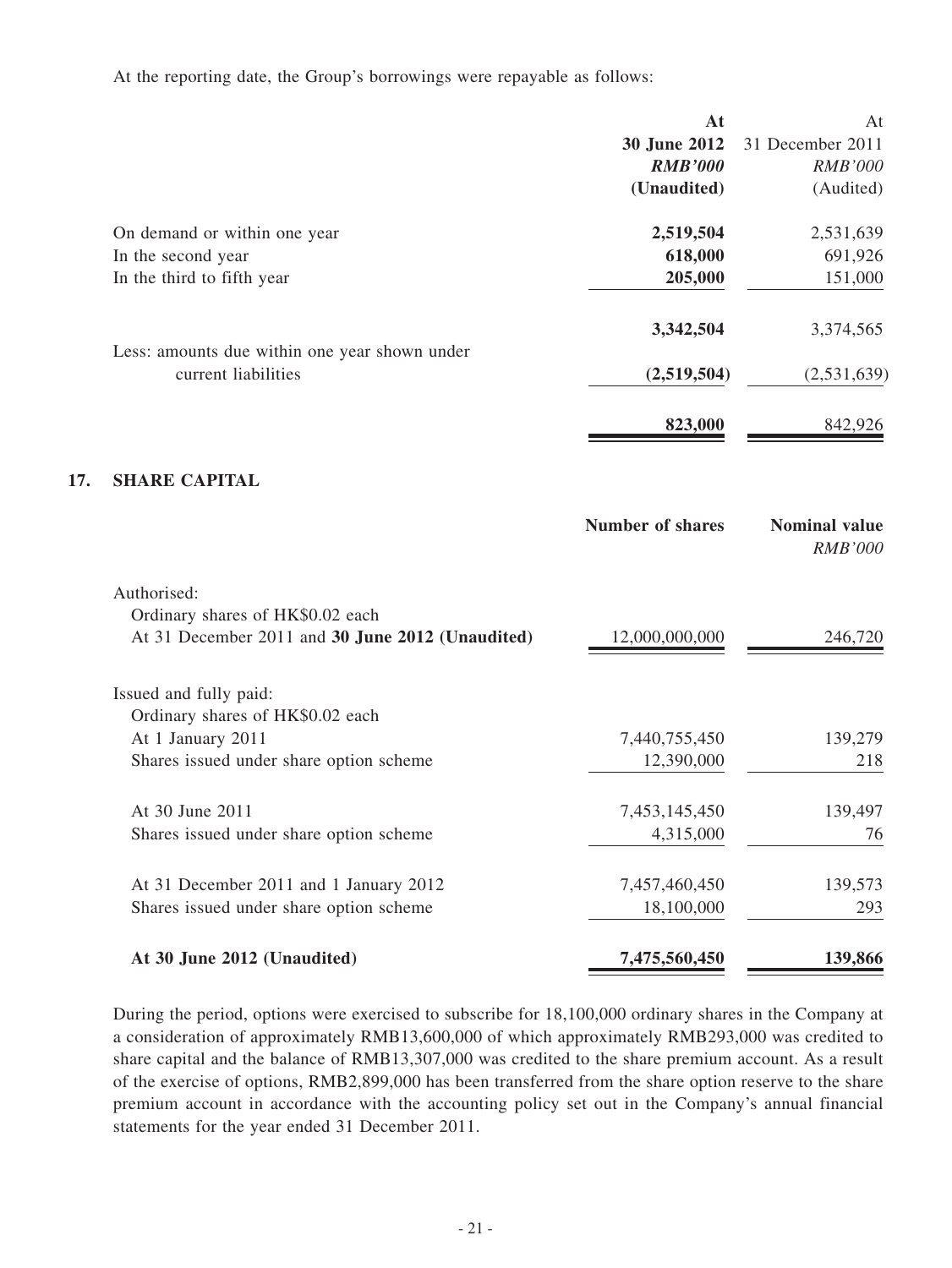#### **18. WARRANTS**

For the year ended 31 December 2009, the Company issued 299,526,900 warrants to certain investors with a subscription price of HK\$1 for all the warrants. The warrants are convertible into fully paid ordinary shares of HK\$0.02 each of the Company at an initial exercise price of RMB2.0262 (equivalent to HK\$2.3) per share, subject to adjustment in certain events. Upon the payment of final dividends for the year ended 31 December 2011 (note 7), the exercise price of the warrants were adjusted from RMB1.9986 (equivalent to HK\$2.2687) per share to RMB1.9816 (equivalent to HK\$2.2494) per share from 10 July 2012 in accordance with the provisions of the warrants. The warrants are exercisable in part or in whole at any time from the issue date of the warrants on 11 November 2009 to the fifth anniversary of the issuance of the warrants and are freely transferable, but in minimum tranches of 250,000 warrants. The warrants have been classified as equity instruments of the Company.

During the period, none of the warrants issued has been exercised.

#### **19. ACQUISITION OF ADDITIONAL INTERESTS IN SUBSIDIARIES**

#### **For the six months ended 30 June 2012**

During the period, the Group has completed the acquisition of an additional 8% equity interest in Zhejiang Kingkong Automobile Company Limited and Zhejiang Ruhoo Automobile Company Limited, subsidiaries of the Company, (collectively, the "Subsidiaries") from Zhejiang Haoqing Automobile Manufacturing Company Limited, a related company controlled by Zhejiang Geely Holding Group Company Limited, the ultimate holding company of the Company, increasing each of its equity interest from 91% to 99% at a total cash consideration of RMB215,386,000. Details of the acquisition have been set out in the Group's annual financial statements for the year ended 31 December 2011. The proportionate additional 8% share of the carrying amount of the Subsidiaries in the Group's financial statements on the date of the acquisition was approximately RMB237,785,000. Accordingly, the Group recognised a decrease in non-controlling interests of RMB237,785,000 and an increase in accumulated profits of RMB22,399,000 on the condensed consolidated statement of changes in equity during the period ended 30 June 2012.

#### **20. ACQUISITION OF ASSETS AND LIABILITIES THROUGH ACQUISITION OF SUBSIDIARIES**

#### **For the six months ended 30 June 2011**

On 21 January 2011, the Company entered into an agreement with the ultimate holding company and its subsidiary to acquire 100% interests in Ningbo Vision Automobile Parts and Components Company Limited ("Ningbo Vision") and Shandong Geely Gearbox Company Limited ("Shandong Geely") for cash considerations of RMB437.3 million and RMB20 million respectively. There is a further capital injection of RMB80 million for Shandong Geely immediately after the completion of its acquisition. The acquisition of Ningbo Vision and Shandong Geely was completed during the period. Details of the acquisition have been set out in the Company's announcement dated 21 January 2011.

Ningbo Vision and Shandong Geely have not engaged in any operating activities, and did not have sufficient workforce and all necessary plant and equipment ready for production at the acquisition dates and the acquisition was accounted for as purchases of assets and liabilities of which no goodwill was recognised.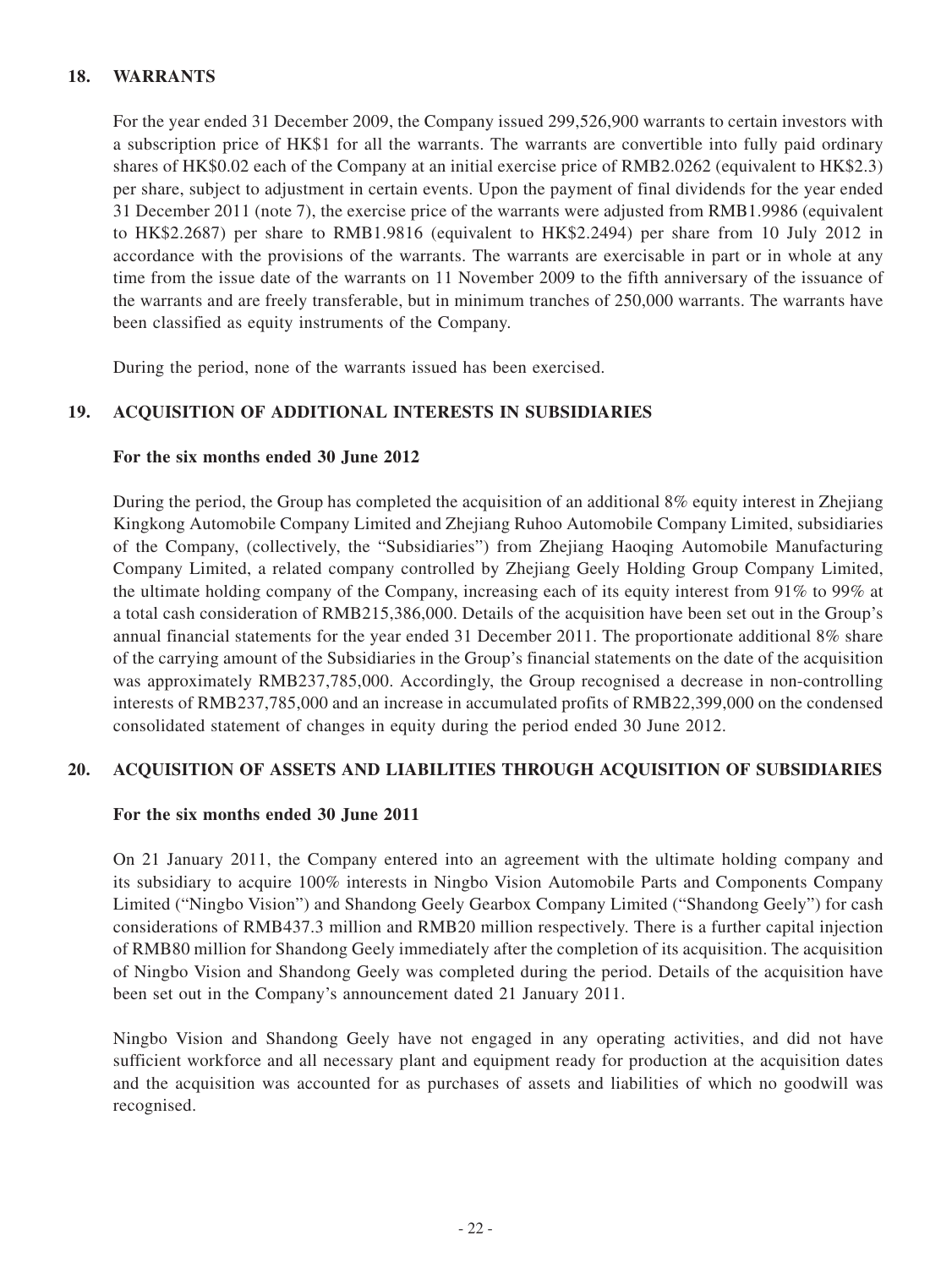The assets and liabilities acquired in the acquisition of Ningbo Vision and Shandong Geely at the acquisition dates are as follows:

|                                                                                                                                                              | <b>Carrying amount</b><br><b>RMB'000</b>                   |
|--------------------------------------------------------------------------------------------------------------------------------------------------------------|------------------------------------------------------------|
| The assets and liabilities acquired:                                                                                                                         |                                                            |
| Property, plant and equipment<br>Intangible assets<br>Prepaid land lease payments<br>Trade and other receivables<br>Inventories<br>Cash and cash equivalents | 541,776<br>155,839<br>194,003<br>41,038<br>7,732<br>59,319 |
| Trade and other payables                                                                                                                                     | (542, 365)<br>457,342                                      |
| Total consideration satisfied by:<br>Cash                                                                                                                    | 457,342                                                    |
| Net cash outflow arising on acquisition:<br>Cash consideration paid<br>Bank balances and cash acquired                                                       | (457, 342)<br>59,319                                       |
|                                                                                                                                                              | (398, 023)                                                 |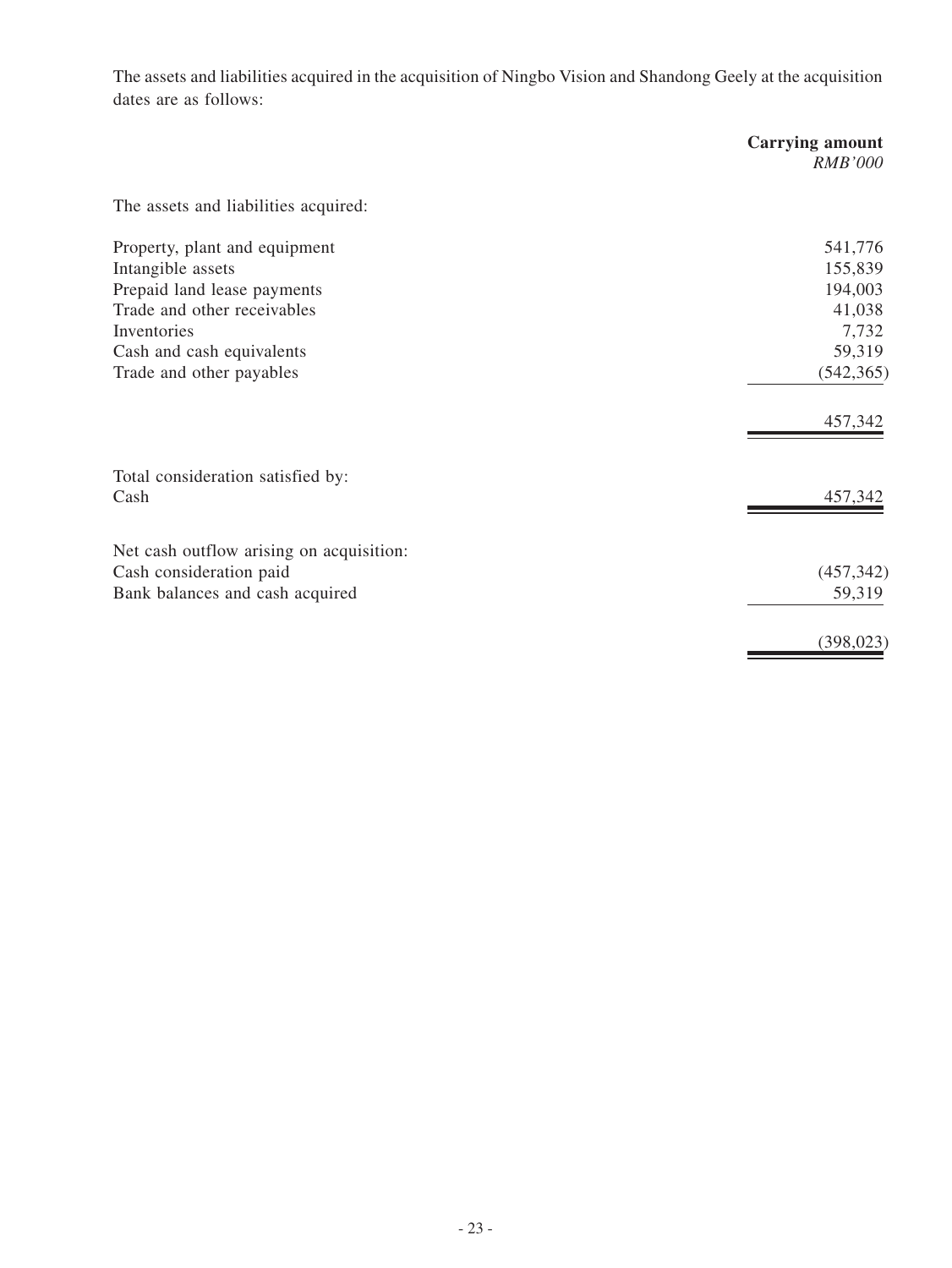## **MANAGEMENT DISCUSSION AND ANALYSIS**

The Group's performance in the first half of 2012 was in line with our expectations despite continued slowdown in the growth of motor vehicle sales volume in China. In particular, sales of indigenous brand sedans in China have weakened considerably in the first half of 2012, down 7% from the previous year, compared with the 6% growth of the overall sedan market during the period. As a result, the Group's sales volume in the China market was down 9% from the same period in 2011. Demand for the Group's vehicles in the export markets, however, continued to be very strong, up 199% to 40,061 units in the first half of 2012. Overall, the Group sold a total of 222,390 units of vehicles in the first six months of 2012, up 4% from the same period in the previous year, achieving 48% of the Group's full year sales volume target of 460,000 units. Total revenues increased by 6% to RMB11.2 billion, reflecting stable product prices and continued improvement in product mix during the period. Profit attributable to the equity holders of the Company for the first half of 2012 was up 9% to RMB1,020 million as subsidy income and strong export sales helped to offset lower contribution from domestic sales. The acquisition of additional stakes in major operating subsidiaries completed in phases from December 2011 up to February 2012 also helped to lift the attributable profit. Fully diluted earnings per share (EPS) was up 9% to RMB12.49 cents.

## **Financial Resources**

The Group's financial position remained strong at the end of June 2012 due to the continued good operational cash inflow from its manufacturing operation and stabilizing working capital (inventories + trade and other receivables – trade and other payables), which decreased slightly by 5% from the end of 2011 to RMB1,381 million at the end of June 2012, or equivalent to 74% of the Group's average monthly revenue in the first half of 2012. The Group's total cash level (cash and bank balances + pledged bank deposits) increased by 4% to RMB3,514 million at the end of June 2012, while its borrowings decreased by 1% to RMB3,343 million during the same period. Net notes receivable (bank notes receivable – bank notes payable) at the end of June 2012 amounted to RMB5,506 million, which could provide the Group with additional cash reserves when needed through discounting the notes with the banks.

## **Vehicle Manufacturing (99% interests)**

The Group sold a total of 222,390 units of vehicles in the first half of 2012, up 4% from the same period last year, helped by a strong demand for the "EC7" model in the China market and a rapid increase in export sales, which more than offset the drop in the sales of older models like "Free Cruiser" and "Vision" during the period.

The Group's domestic sales volume in the first half of 2012 was down 9% to 182,329 units, weaker than the overall sedan market in China, which was up 6% during the period. The Group's market share in China's sedan market was therefore down from 3.8% in 2011 to 3.5% in the first half of 2012, reflecting the shift of market demand in China from local brands and price-competitive, smaller-sized models to other models. Export sales volume continued to recover strongly and was up 199% to 40,061 units in the first half of 2012, thanks to the strong demand for the Group's products in its major export markets in Eastern Europe and Middle East. Export sales accounted for 18% of the Group's total sales volume in the first half of 2012.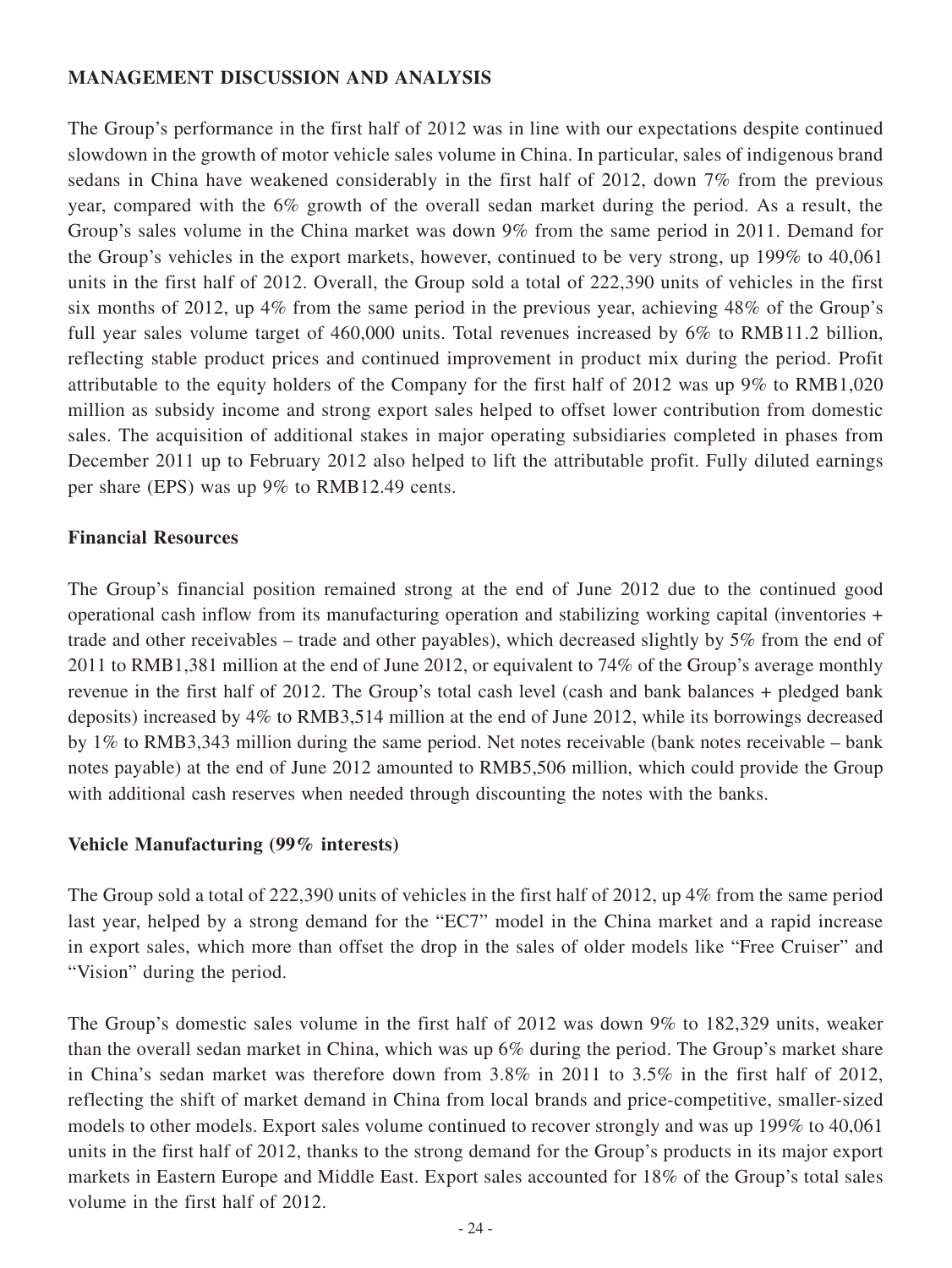Amongst the Group's three brand divisions: "GLEagle", "Emgrand" and "Englon", "GLEagle" branded vehicles remained the most important in terms of sales volume and accounted for 36% of the Group's total sales volume in the first half of 2012. "Emgrand" branded vehicles, however, continued to achieve the fastest growth in sales volume during the same period. Sales volume of vehicles under "Emgrand" brand was up 36% over the same period in the previous year to 69,447 units.

"EC7" continued to achieve very strong growth with its sales volume up 38% to 61,015 units in the first half of 2012, helped by additional production capacity at Cixi plant completed at the end of 2011 and good demand for the upgraded 2012 version of "EC7". The model continued to be the Group's best-selling model, accounting for 27% of the Group's total sales volume during the period. This was despite the major demand constraints caused by the lack of automatic transmissions (AT) versions of "EC7" during the period. Aging models like "Free Cruiser" and "Vision", both grouped under "GLEagle" brand, continued their downward trends in the first half of 2012. Their sales volume declined by 20% and 44% respectively from the same period in the previous year. Demand for "Geely Panda" in the first half of 2012 was affected by a generally weaker smaller-sized car demand in China and the expiration of fuel efficiency subsidies available to the model at the end of last year. The sales of "Kingkong" and "SC7" models were steady during the period. The sales performance of "EC8" and "SC5-RV", however, has been less than satisfactory, ahead of the planned launches of their upgraded models in the second half of 2012. The demand for the two new models launched in the first half of 2012, "GC7" and "GX7", was in line with the Group's expectations. Although the model represents the Group's first entry into the fast growing Sport Utility Vehicle (SUV) market in China, "GX7" has received encouraging market response, achieving monthly sales volume of over 2,000 units in the first few months of sales. The Group's ex-factory average sales price was steady during the period as positive contribution from the strong sales volume growth of "EC7" was offset by deteriorating model mix of models like "Kingkong" and higher incentives offered by older models during the period.

The Group conducts its business under three independent product lines and brands: "GLEagle", "Emgrand" and "Englon", all of which have their own management teams and distribution networks. At the end of June 2012, the Group's three independent sales networks in China comprised a total of 973 shops, including 530 4S stores and 443 exclusive franchisee stores.

In July 2012, the Group's first SUV "GX7" achieved a 5+ star rating with record high scores of 50.3 amongst all local brand models in C-NCAP crash test, reflecting the Group's leading position in terms of vehicle safety in China's automobile industry.

The Group's effort in improving customer service standards yielded positive results in the most recent "J.D.Power Asia Pacific 2012 China Customer Service Index (CSI) Study". All the Group's three brands, "GLEagle", "Emgrand" and "Englon", ranked significantly higher than the industry average in the annual study of overall customer satisfaction with after-sales service with authorized dealers in China. Amongst all the indigenous brands in China, "GLEagle" ranked number one, followed by "Englon", which ranked number two, and "Emgrand", which ranked number four. "GLEagle" achieved number twelve in overall ranking, only behind eleven major international brands.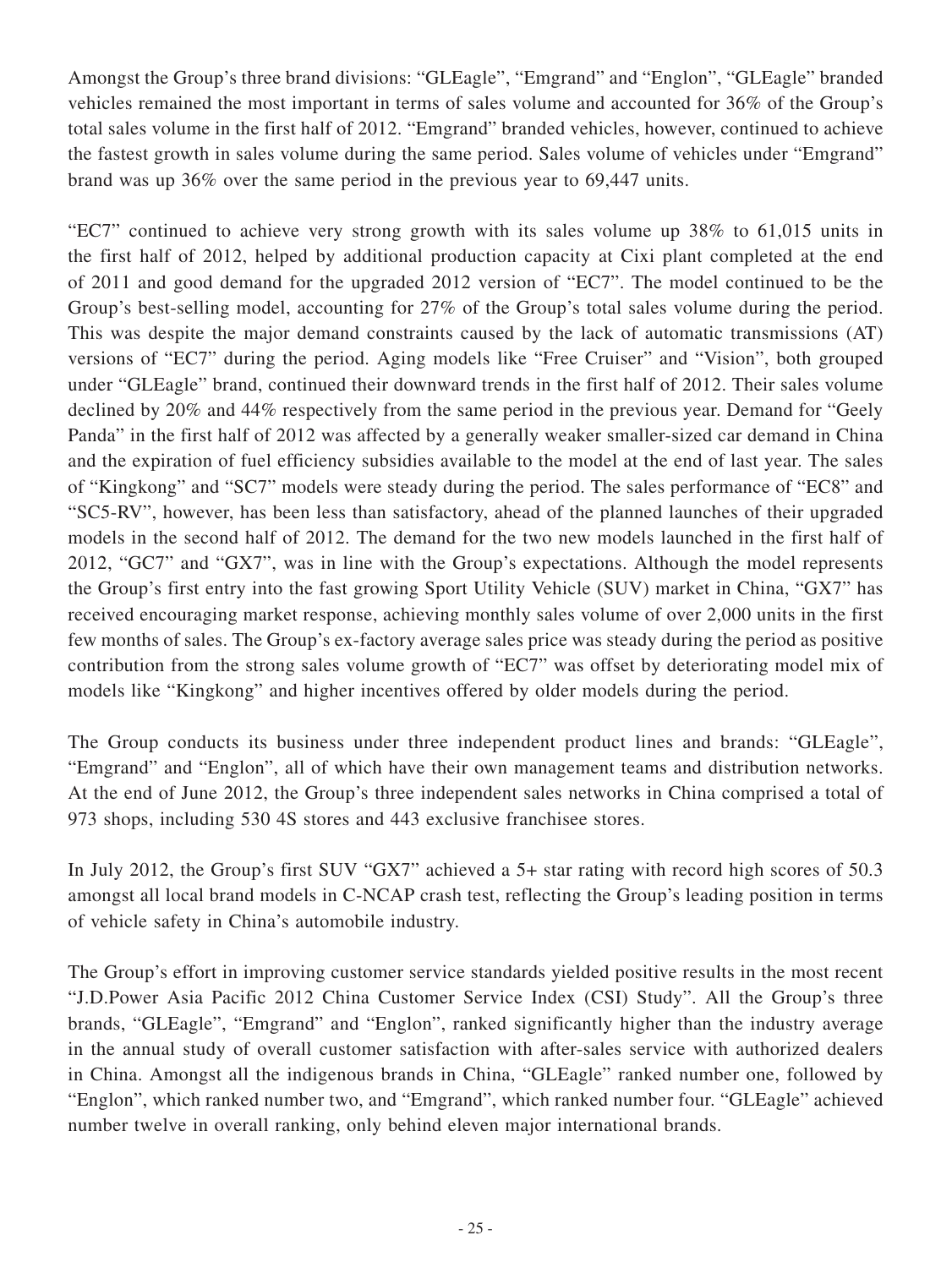In a bid to further enhance the Group's product quality and competitive edge, Zhejiang Geely Holding Group Company Limited ("Geely Holding Group"), the controlling shareholder of the Group, signed a memorandum of understanding ("MoU") with Volvo Car Corporation ("Volvo Car") on the transfer of technology and the cooperation to develop strategic projects on 9 March 2012. These joint efforts will include: joint development of small displacement, high performance and green engine family; joint development of safe, light-weight and environmentally friendly small car platform; and joint development of shared powertrain technology of electric vehicles, hybrid vehicles and plug-in hybrid vehicles. The Group is currently discussing with Geely Holding Group with respect to its involvement in these projects and the Board believes that the cooperation between Volvo Car and the Group could further strengthen the Group's competitiveness in the future.

## **New Products**

In the second half of 2012, the Group plans to launch the following new products:

"GLEagle"

- "GX7" SUV with 2.4L engine and DSIH 6AT
- 2nd Generation of "Kingkong" basic sedan

## "Emgrand"

- "EV8" MPV
- "EX8" SUV

## "Englon"

- "SC3" economy sedan
- "SC6" basic sedan
- "SC7" mid-sized sedan with DSIH 6AT
- "SC5" basic sedan with new 1.3T engine
- "SX7" SUV

## **Exports**

The Group exported a total of 40,061 units of vehicles in the first six months of 2012, up 199% from the same period last year, and accounted for 18% of the Group's total sales volume during the period. The Group's share of China's total exports of sedans increased from 10.6% in 2011 to 19.4% in the first half of 2012. "Geely MK" (Kingkong), "EC7" and "Geely CK" (Free Cruiser) were the most popular export models in terms of sales volume in the first half of 2012, which together accounted for 68% of the Group's total export sales volume during the period. Developing countries in the Middle East, Eastern Europe and Central and Southern America remain the most important markets for the Group's exports. Amongst which, the most important export destinations in terms of sales volume were Russia, Iraq, Saudi Arabia, Ukraine and Chile, which together accounted for 84% of the Group's total exports volume in the first half of 2012. In addition to direct exports from its plants in China, the Group also assembles some models sold overseas using contract manufacturing arrangements with local partners in Russia, Ukraine, Indonesia, Taiwan, Sri Lanka and Egypt. Key focuses of the Group's export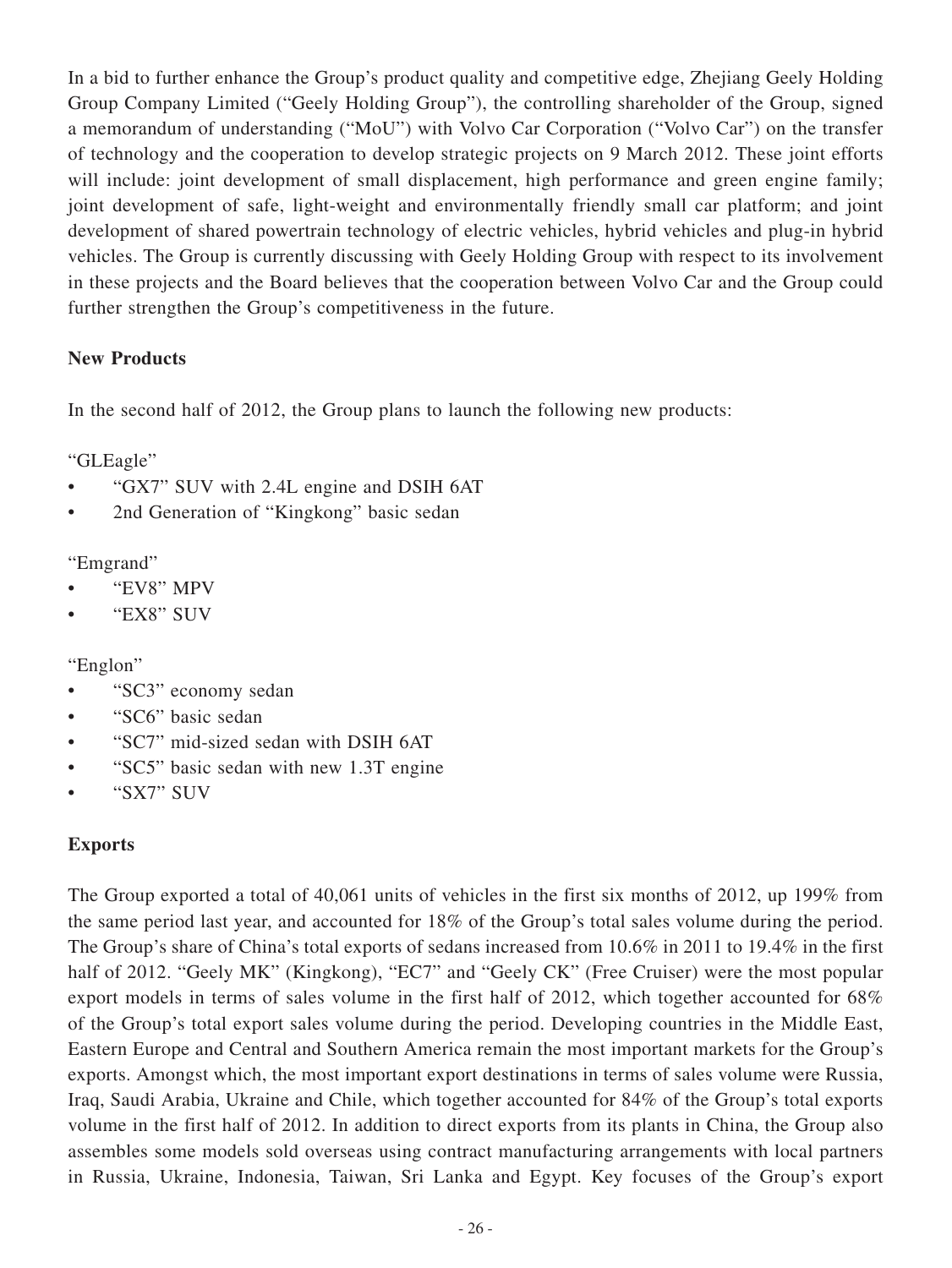business in 2012 include the localization of production in major export markets, restructuring of the Group's export channels and infrastructure to improve operating efficiency and additional investment to improve brand awareness of the Group's products. To improve the Group's market penetration in Central and Southern American market, the Group is constructing a new assembly plant with a local partner in Uruguay.

## **DSI Holdings Pty Limited ("DSIH") (100% interests)**

DSIH is principally engaged in the design, development and manufacture of automatic transmissions in Australia, supplying to major international automobile manufacturers like Ssangyong Motor Company (SYMC). In view of the rapid growth of demand for more fuel-efficient automatic transmissions in China, DSIH is constructing three new production facilities to manufacture automatic transmissions products in China. The first venture – Hunan Jisheng International Drivetrain System Co., Ltd. ("Hunan Jisheng") – started large scale production of 6-speed automatic transmissions ("6ATs") at the end of June 2012 in a new plant in Xiangtan, initially supplying 6ATs to the Group's models like GC7, GX7 and EC8. Annual designed production capacity at Hunan Jisheng is 100,000 units. The second plant in Jining of Shandong province is preliminarily scheduled to start production of 6ATs and related products by the end of 2012. DSIH also plans to build its third plant in China in Chongqing city for the manufacturing of a series of new 7-speed Dual Clutch Transmissions ("7DCTs"), which is currently under development. DSIH manufactured and sold 30,188 sets of automatic gearboxes in its Australian facilities in the first six months of 2012. As a result of the absence of any contribution from its China operations and the rising costs and lower revenues from its Australian operations, DSIH posted a net loss after tax of A\$1 million on revenue of A\$52 million in the first half of 2012.

## **Shanghai LTI (51% interests)**

51%-owned Shanghai LTI Automobile Components Company Limited ("Shanghai LTI") is a production joint venture between the Group and UK-listed Manganese Bronze Holdings plc ("MBH") for the manufacture of the iconic London taxis in China. In addition, Shanghai LTI has been supplying body kits and components to MBH for the assembly of TX4 London taxi models for sales in the UK market since November 2010. Shanghai LTI manufactured and sold 650 units of TX4 vehicles and SKD kits in the first half of 2012, up 33% from the same period last year. Shanghai LTI managed to reduce its net loss by 82% to RMB3 million in the first half of 2012, mainly helped by better margins. Although demand at the UK market continued to be weak so far this year, the management at Shanghai LTI expects stronger sales in the second half this year due to the positive impact on demand for the new Euro V TX4 taxis in London arising from the London city government's Air Quality Strategy.

## **Outlook**

Against a background of increasing global economic uncertainty, slower growth and continued fierce competition in China's sedan market, trading conditions in the second half of 2012 are expected to be more challenging. The Group's competitive advantages, however, have improved significantly following the success of its "Strategic Transformation" in the areas of brand image, product quality, technology and innovation, putting the Group in a strong position to deal with current challenges. The Group's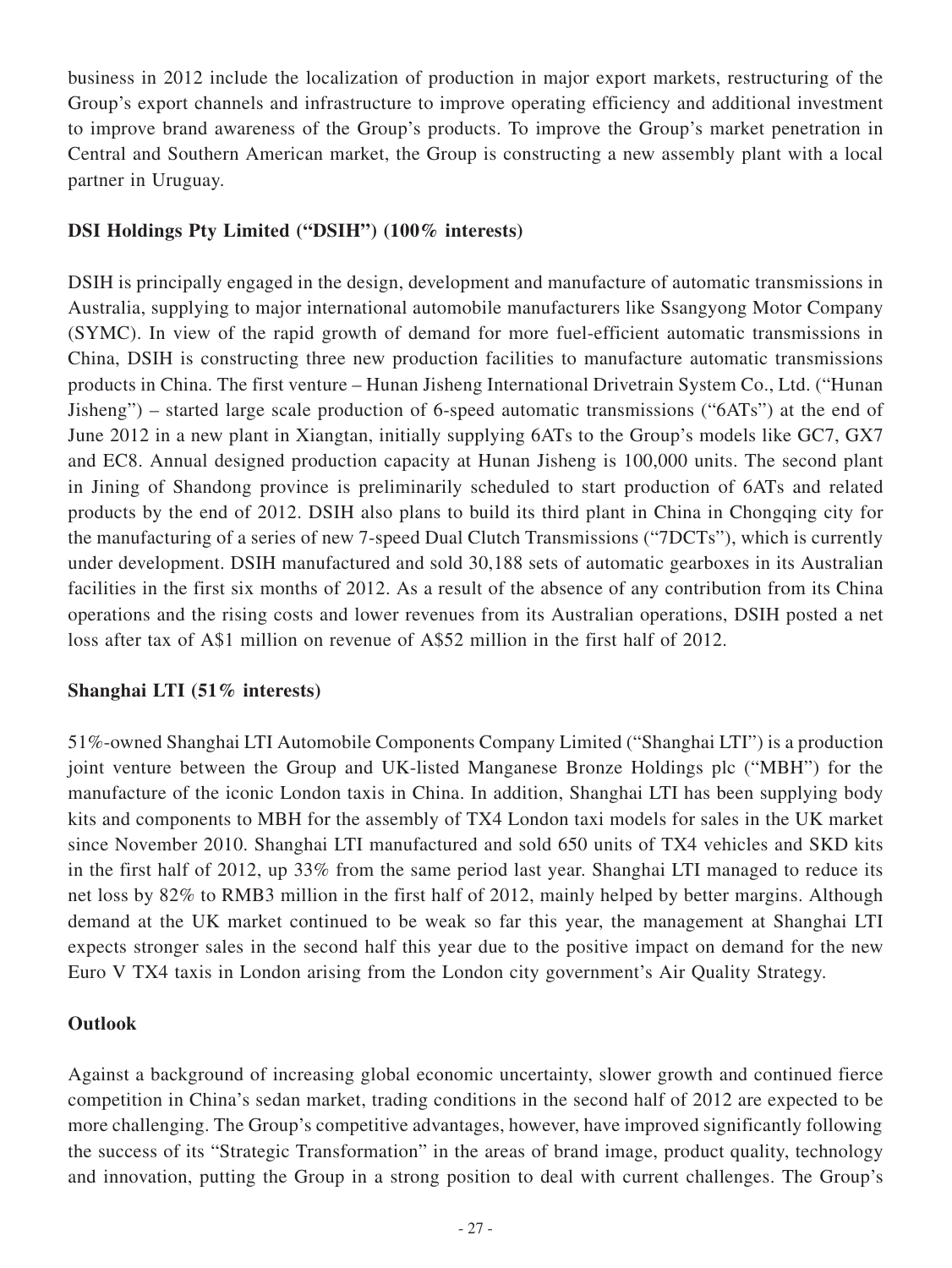financial position remains strong, thus allowing the Group to continue investing in the future, further enhancing its core strengths in powertrain technologies, standards of customer service, well-established supply chains and strong position in China to ensure the sustainable success of the Group.

Pressure on sales will continue as a result of increasing competition in both the domestic and export markets. Although raw material and component costs should stay low in the remainder of the year, competitive pressure on prices is expected to continue. Quality improvements in both product and service will be a key focus to differentiate the Group's products from its competitors. Although market condition in China is expected to remain challenging, demand for the Group's vehicles in its major export markets should benefit from the relatively stable economic activity in those areas and as a result of the Group's major investment in distribution capabilities and brand image over the past few years.

On the positive front, the commencement of mass production of automatic transmissions at DSIH's plant in Xiangtan at the end of June 2012 should enable the Group to offer more vehicle models equipped with automatic transmissions in the second half of the year, thus significantly enhancing the attractiveness of the Group's products. In addition, five models of the Group have recently been included in the list of fuel-efficient vehicles by the Chinese Government, thus allowing their customers to enjoy cash subsidies from the Government. These, together with the encouraging market response to new models launched recently and the continued strong export sales momentum, should offer good opportunity for the Group to speed up its sales growth in the coming months.

Despite difficult market condition in China in the first half of 2012, the Group still achieved its original performance plan and targets set for the period. As a result, the Group's management team decided to keep our 2012 sales volume target of 9% growth to 460,000 units unchanged.

## **CAPITAL STRUCTURE AND TREASURY POLICIES**

The Group funds its short-term working capital requirement mainly through its own operational cash flow, short-term bank loans from commercial banks in China and the credit from its suppliers. For its longer-term capital expenditures including product and technology development costs, investment in the construction, expansion and upgrading of production facilities, the Group's strategy is to fund these longer-term capital commitments by a combination of its operational cash flow, shareholders' loan from its parent Geely Holding Group and fund-raising exercises in the capital market. As at 30 June 2012, the Group's shareholders' fund amounted to approximately RMB10.5 billion (As at 31 December 2011: approximately RMB9.6 billion). Upon exercise of share options, 18.1 million new shares were issued by the Group during the six months ended 30 June 2012.

## **EXPOSURE TO FOREIGN EXCHANGE RISK**

The Group considers that fluctuations in exchange rate do not impose a significant risk to the Group since the Group's operations are principally in the Mainland China and Hong Kong and the Group's assets and liabilities are mainly denominated in Renminbi, the functional currency of the Group.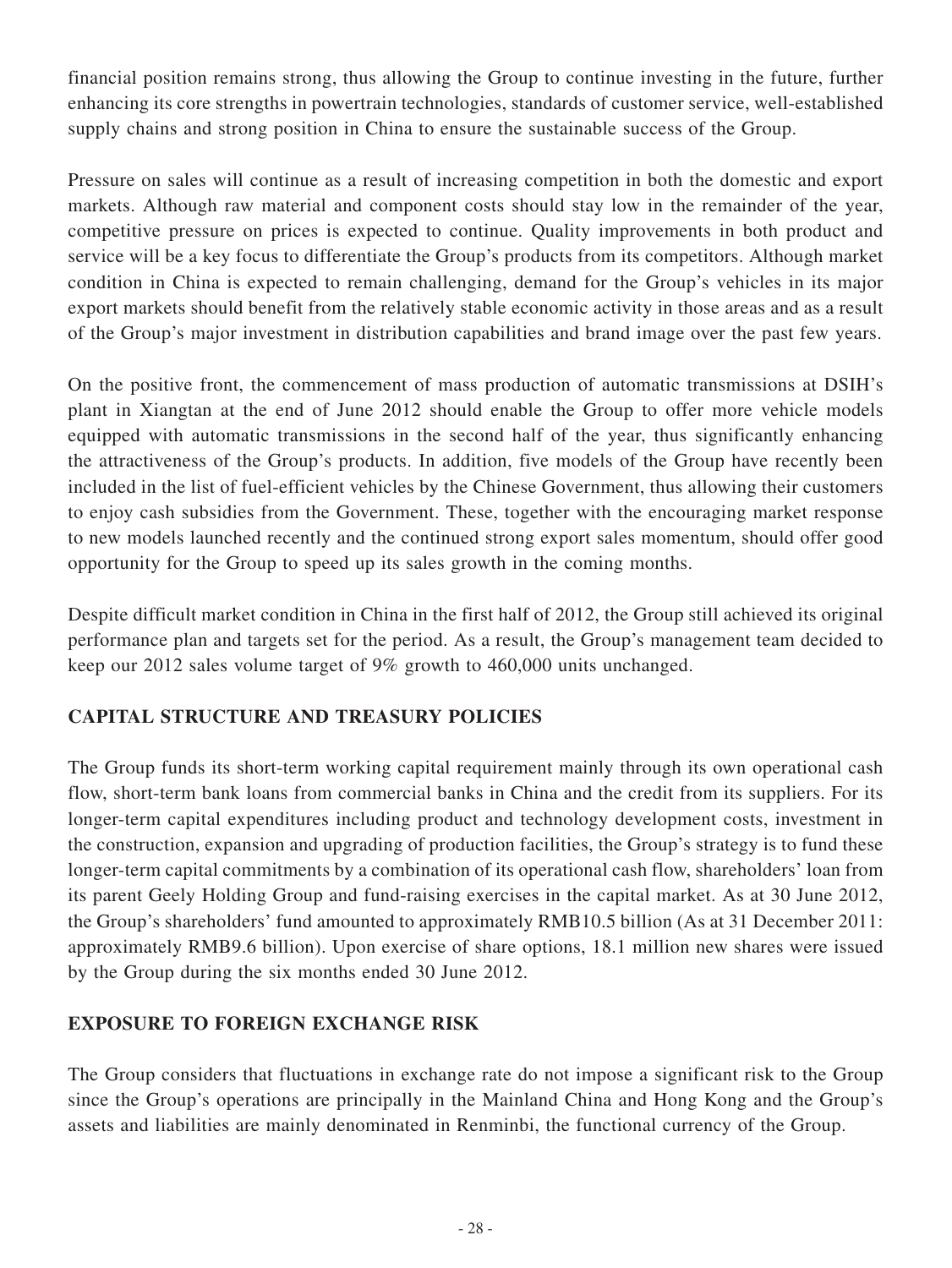## **LIQUIDITY AND FINANCIAL RESOURCES**

As at 30 June 2012, the Group's current ratio (current assets/current liabilities) was 1.16 (As at 31 December 2011: 1.13) and the gearing ratio of the Group was 46.5% (As at 31 December 2011: 51.2%) which was calculated on the Group's total borrowings to total shareholders' equity. Total borrowings (excluding the trade and other payables) as at 30 June 2012 amounted to approximately RMB4.9 billion (As at 31 December 2011: approximately RMB4.9 billion) were mainly the Company's convertible bonds and bank borrowings. For the Company's convertible bonds, they were unsecured, interestbearing and repaid on early redemption or maturity. For the bank borrowings, they were mostly secured, interest-bearing and repaid on maturity. Should other opportunities arise requiring additional funding, the Directors believe the Group is in a good position to obtain such financing.

## **EMPLOYEES' REMUNERATION POLICY**

As at 30 June 2012, the total number of employees of the Group was about 17,695 (As at 31 December 2011: approximately 17,288). Employees' remuneration packages are based on individual experience and work profile. The packages are reviewed annually by the management who takes into account the overall performance of the working staff and market conditions. The Group also participates in the Mandatory Provident Fund Scheme in Hong Kong and the state-managed retirement benefit scheme in the PRC. In addition, employees are eligible for share options under the share option scheme adopted by the Company.

## **INTERIM DIVIDEND**

At a meeting of the Board held on 22 August 2012, the Directors resolved not to pay an interim dividend to shareholders of the Company (2011: nil).

## **PURCHASE, SALE OR REDEMPTION OF THE COMPANY'S LISTED SECURITIES**

Neither the Company nor any of its subsidiaries purchased, sold or redeemed any of the Company's listed securities during the period ended 30 June 2012.

## **CORPORATE GOVERNANCE**

In regard to the review of the Code on Corporate Governance Practices (the "former Code") set out in Appendix 14 of the Rules Governing the Listing of Securities (the "Listing Rules") conducted by the Stock Exchange of Hong Kong Limited (the "Stock Exchange") in the year end of 2011, the Stock Exchange adopted most of the proposals put forward at the time and the Corporate Governance Code (the "revised Code") was adopted in replacement of the former Code with effect from 1 April 2012.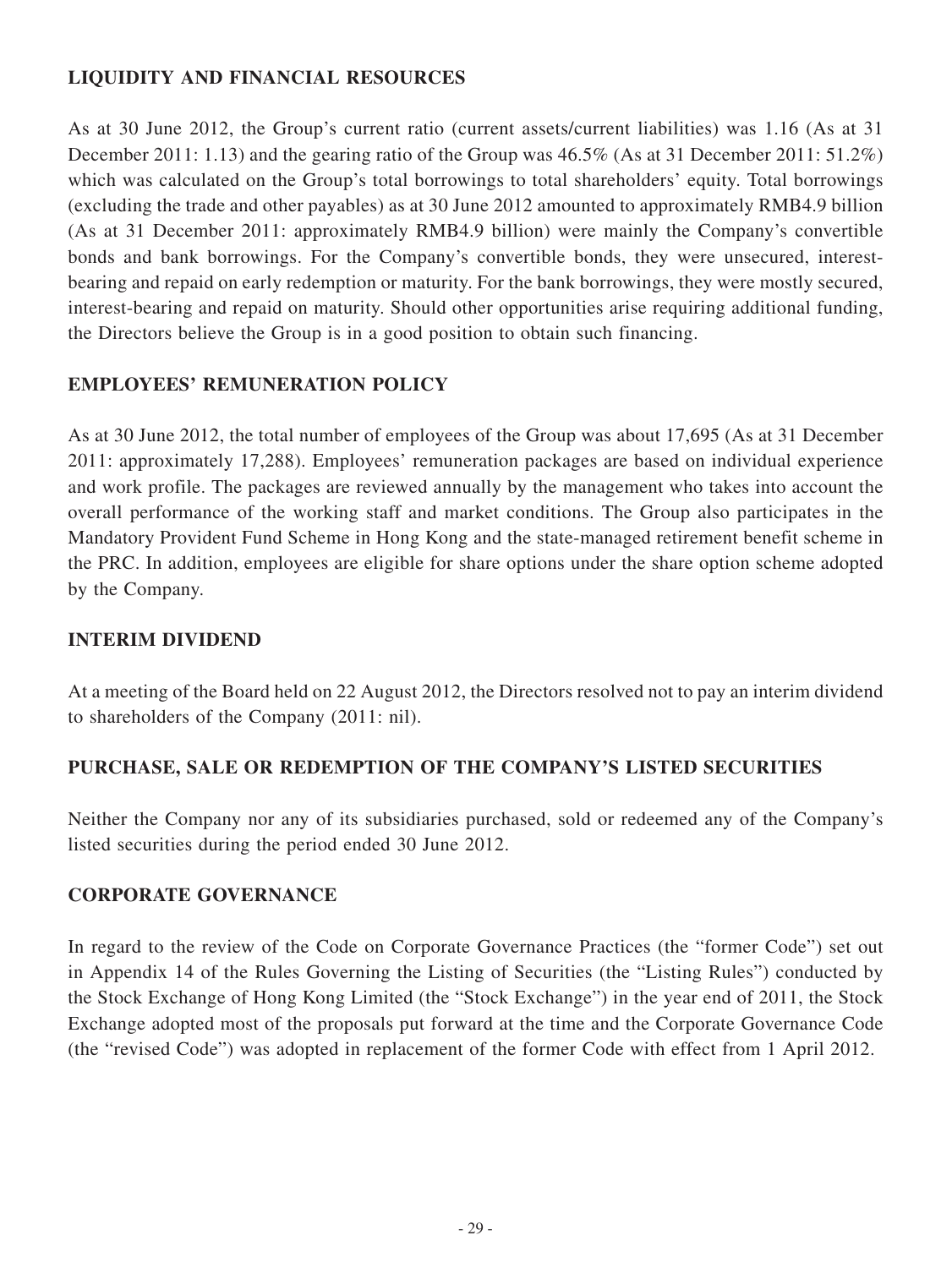As the former Code and the revised Code both applies to the Company's interim reporting period ended 30 June 2012, save for code provision ("CP") E.1.2, the Company has met with all of the CPs of the former Code; and save for CPs E.1.2 and A.6.7 (which is a new CP in the revised Code after being upgraded from the non-mandatory Recommended Best Practices of the former Code), the Company has complied with all of the CPs of the revised Code. Considered reasons for the deviation from CPs E.1.2 and A.6.7 are discussed in the paragraph below.

CP E.1.2 (applicable to both the former Code and the revised Code) provides that the Chairman of the Board shall attend the annual general meeting of the Company and CP A.6.7 (applicable to the revised Code only) stipulates the Independent Non-executive Directors and the Non-executive Director shall attend the general meetings of the Company. At the annual general meeting of the Company held on 18 May 2012 in Hong Kong ("AGM"), an Executive Director, an Independent Non-executive Director and the Company's external auditors, Grant Thornton Hong Kong Limited, attended the AGM in person; however, due to other commitment in the PRC and overseas, Mr. Li Shu Fu ("Mr. Li"), the Chairman of the Board, seven Executive Directors, one Non-executive Director and three Independent Non-executive Directors (collectively the "overseas Directors") were unable to attend the AGM physically. Despite this, the Company had provided another communication channel via conference call for shareholders to directly discuss with Mr. Li and the overseas Directors at the AGM.

In the interim period under review, the Company has adopted the Model Code for Securities Transactions by Directors of Listed Issuers (the "Model Code") as set out in Appendix 10 of the Listing Rules as its own code of conduct for securities transactions by officer (the "Code"). All directors of the Company have confirmed their compliance during the review period with the required standards set out in the Model Code and the Code.

## **AUDIT COMMITTEE**

The Company has an audit committee which was established in accordance with the requirements of the Listing Rules for the purpose of reviewing and providing supervision over the Group's financial reporting processes and internal controls. As at 30 June 2012, the audit committee comprises Messrs. Lee Cheuk Yin, Dannis, Song Lin, Yeung Sau Hung, Alex, Fu Yu Wu and Wang Yang who are the independent non-executive directors of the Company.

The Audit Committee has reviewed the unaudited interim results of the Group for the six months ended 30 June 2012.